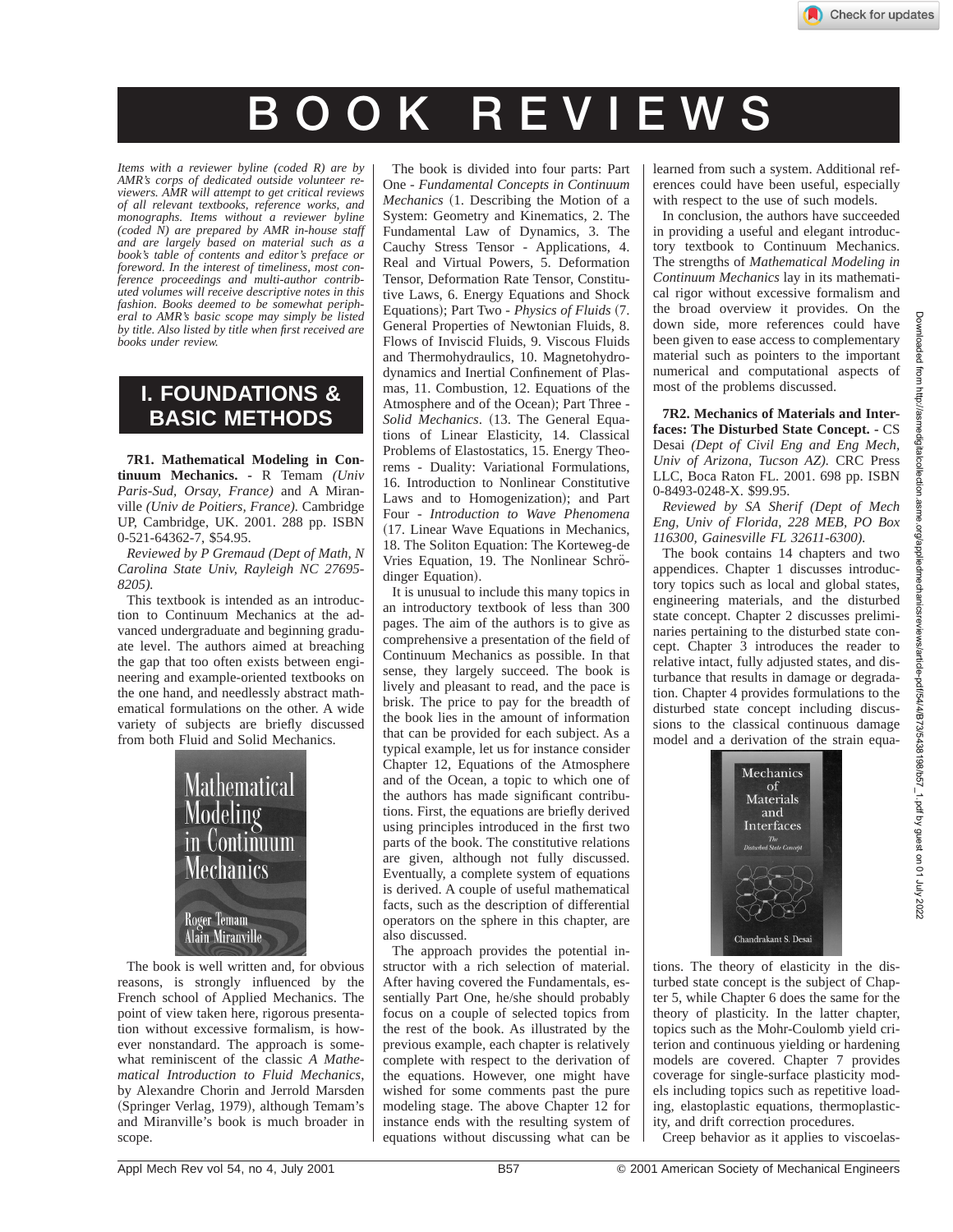tic and viscoplastic models is the subject of Chapter 8, while the disturbed state concept for saturated and unsaturated materials is the theme of Chapter 9. A similar discussion of the disturbed state concept for structured and stiffened materials is carried out in Chapter 10 and for interfaces and joints in Chapter 11. Chapter 12 covers localization and instability at the microstructure level including discussion of topics such as microcrack interaction models, rate dependent models, the continuum damage model, and strain and energy-based models. Implementation of the disturbed state concept in computer procedures is the topic of Chapter 13. The book ends with a short conclusion Chapter 14. This chapter is followed by two appendices dealing with the critical state and self organized criticality concepts (Appendix I) and optimization and sensitivity analyses pertaining to the disturbed state concept (Appendix II).

Throughout the book, several numerical examples are provided in key places in the different chapters to illustrate how a specific concept is to be applied. Numerous references are also provided at the end of each chapter.

All in all, *Mechanics of Materials and Interfaces: The Disturbed State Concept* is very well written despite the difficulty of the subject matter at hand. The author is obviously very knowledgeable about the subject, and he very cleverly conveys his knowledge to the reader in a clear and methodical way. The book certainly serves as a valuable reference in the area of mechanics of materials and may even serve as a textbook for advanced graduate work if problems are added at the end of the different chapters. The objectives stated by the author in the ''Preface'' are served well by the coverage of the different topics. The book does not have any weaknesses that this reviewer can detect.

**7R3. Me´thode des E´ le´ments Finis en Mécanique des Structures.** Finite Element Methods in the Mechanics of Structures. ~French!. **-** T Gmur. Presses Polytech et Univ Romandes, Lausanne. 2000. 252 pp. ISBN 2-88074-461-X.

*Reviewed by VD Radulescu (Dept of Math, Univ of Craiova, 13, St AI Cuza, Craiova, 1100, Romania).*

This textbook deals with the study of some elementary basic problems raised by Applied Mechanics. The book is intended for a large audience: students in Applied Sciences, researchers, engineers, etc.

Let  $\Omega$  be a smooth bounded domain in **R***<sup>N</sup>*. The problems studied in the present work are of the following (weak) form: find a vector field **u** such that

 $\int_{\Omega} \mathbf{v}^T [D(\mathbf{u}\text{-f})] d\Omega = 0 \,\forall \mathbf{v},$ 

where *D* is a certain linear differential operator and **f** is a given vector field. Throughout the work, the study is limited to

the case of linear elliptic partial differential equations of second order. In many cases, the exact solution of this problem  $(if$  it exists!) cannot be found explicitly. That is why several methods have been developed in Numerical Analysis in order to approximate the solutions of wide classes of differential equations. The Finite Element Method was introduced in the 50s, and it can be viewed as an extension of the classical Galerkin Method. The Finite Element Method consists in the decomposition of  $\Omega$ into a finite number of subdomains, called *finite elements*. The solution of the initial problem is then found as an assemblage of functions with compact support.



After a short introduction, the author introduces in Chapter 2 the strong and the weak mathematical formulation in the onedimensional case. This elementary framework enables the author to explain carefully how numerical methods can be applied for approximating the solution. The Finite Element Method is based in this simple case by an integral approach.

In the next chapter, the weak formulation of the approached problem is developed, and one-dimensional linear finite problems of second degree are considered.

Chapter 4 is devoted to the presentation of the weak formulation to linear bidimensional problems of the second degree. The study is developed on the model of the heat-transfer equation. In this case, the approach is based on planar finite elements. The author develops the mathematical treatment of the problem, which includes convergence and numerical integration. A general situation is treated in Chapter 5, which includes applications in Linear Elasticity for two or three dimensions.

The last chapter is devoted to some applications of the Finite Element Method. Here, the numerical solutions are confronted to experimental results. In this chapter, but also throughout the book, the exposition simplifies many results that have so far only been accessible in several journal articles.

In short, there is an enormous wealth of content provided by the author, much of it cannot be found in any single source. Certainly, many techniques related to the Finite Element Method are discussed, so the title is unquestionably appropriate. The book and its extensive bibliography (100 titles strictly related to the subject) should serve

as a tremendous reference for all researchers in the field and certainly belongs on the bookshelf next to other references on the Finite Element Method.

One of the reasons why the author is able to cover such vast material in the book is that he tends to develop the main ideas exactly to the right degree of generality that he needs. Moreover, the treatment is always done by progressing from the special to the general case, essentially avoiding pedantic verifications. Sometimes the proof is even given through the right picture. In this case, the author has really saved the reader from a lot of unnecessary heavy notation. Moreover, the notation is not only simple, but also everywhere consistent.

One basic question this reviewer would like to answer is whether this book is meant for students. My feeling is that, first of all, it is very nice for students to see so many concrete examples and pictures. The reader here is well motivated by simple, but illuminating examples before being faced with general notions. This is due quite systematically in the book, where examples and pictures always precede the proofs and allow those to be easily stated and easily understood.

This reviewer concludes that *Me´thode des E ´le´ments Finis en Me´canique des Structures* is an attractive book, full of concrete information, which gives a clear and lucid view of the current knowledge on the resolution of differential equations with the Finite Element Method.

**7R4. Systems of Conservation Laws 2: Geometric Structures, Oscillations and Mixed Problems. -** D Serre *(Ecole Normale Superieure, Lyon, France).* Cambridge UP, Cambridge, UK. 2000. 269 pp. ISBN 0-521-63330-3. \$74.95.

*Reviewed by Y Horie (Los Alamos Natl Lab, Group X-7, MS D413, Los Alamos NM 87545).*

Conservation laws arise in many areas of continuum physics or mechanics and are described by certain types of nonlinear partial differential equations. Solving these PDEs for non-dissipative systems with appropriate initial and boundary values is known as the Cauchy problem or the mixed problem. This two-volume set of books is concerned with the modern mathematical treatment of the mixed problem. According to the author, the coverage of the book is comparable to that of Majda, *Compressible Fluid Flow and Systems of Conservation* Laws in Several Space Variables (Springer, Berlin, 1984), but the subject matters are dealt with ''with more detail, but less animation.'' Though important, the phenomenon of relaxation and kinetic formulation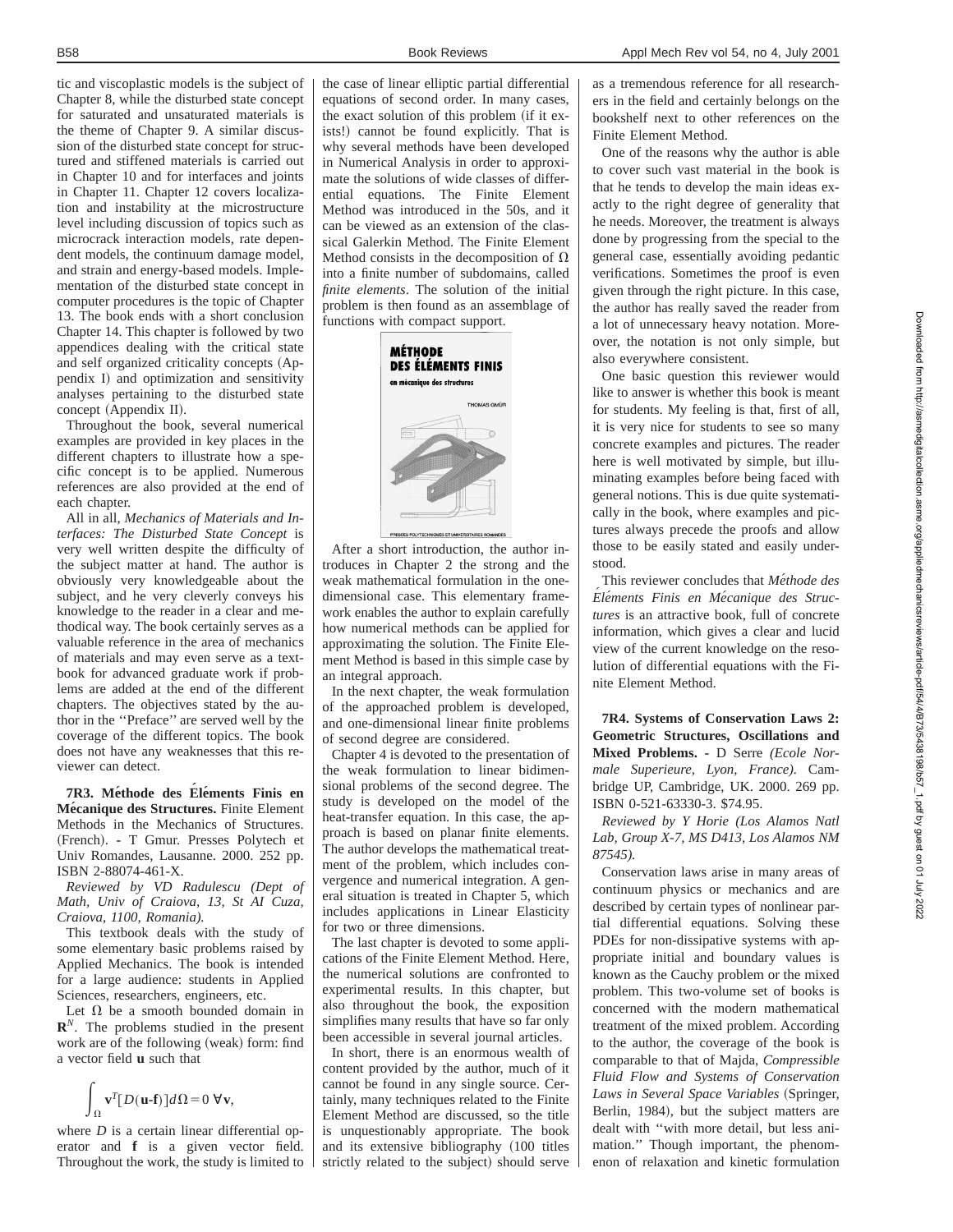are not included.



Volume 1 dealt with the fundamentals, including such topics as hyperbolicity, Lax shock, the Glimm scheme, and viscosity solution. The second volume, consisting of Chapters 8 through 15, is concerned with questions such as: the convergence of the viscosity method, stability for the Cauchy problem, admissible boundary conditions, and the multi-dimensional mixed problem. But the author cautions that ''the materials in the second volume represent a significant part of the active research in the last fifteen years in the field, and are intended more for research workers and less for students.'' Whether dealing with fundamentals or the state-of-the art research, this book is definitely written for post-graduate students and active researchers in mathematics. All the basic ideas are discussed fully, but for nonspecialists guiding from well-versed instructors may be helpful to wade through the materials. The readers are expected to have a good mathematical background in contemporary functional analysis. Keywords such as hyperbolic systems, shock waves, viscosity, and initial and boundary value problems are familiar to physical scientists and engineers, but the questions treated in the book are primarily mathematical: existence, uniqueness, convergence, stability, and consistency, etc.

The book, however, has something illuminating to offer even to those who may not have the appetite or requisite mathematics to follow theorems and lemmas in depth. It shows what it means to think with the equations from the mathematical point of view. Half-baked knowledge is always dangerous, but this reviewer, who is not a mathematician, was still able to gain new appreciation of and fresh insight into the kinds of questions he does not normally worry about. Good examples are the treatment of stability types and admissible boundary conditions on a finite domain in mathematical terms. His formal training ends at the level of classic books by such people as Courant and Friedrichs, Whitham, and Courant and Hilbert, but he could not help wonder at the mathematical transformation of the questions one used to think intuitively about on a physical basis. At the same time, as marked by Courant (Methods of Math*ematical Physics, Volume 1*), one fears an

increasing gap between contemporary mathematics and the interest of many scientists and engineers.

*Systems of Conservation Laws 2* is primarily for researchers in mathematics who are interested in the current state of knowledge and students in advanced graduate courses in PDEs. The book is also recommended to non-mathematicians as a means of getting a broad brush view of the conservation equations, nonlinear wave propagation, and shock waves from the mathematical point of view. The book is definitely recommended for university libraries.

**7N5. Mathematics of Finite Elements and Applications X. -** Edited by JR Whiteman. Elsevier Sci BV, Amsterdam, Netherlands. 2000. 450 pp. ISBN 0-08-0435688. \$89.00.

This book includes 26 pages from the conference held at Brunel University in June 1999. It highlights certain aspects of the state-of-the-art theory and applications of finite element methods of that time.

Finite elements have always been interpreted in a broad and inclusive manner, including techniques such as finite difference, finite volume and boundary element methods as well as actual finite element methods. The increasing importance of modeling, in addition to numerical discretization, error estimation, and adaptivity was also studied.

**7N6. Matrix Diagonal Stability in Systems and Computation. -** A Bhaya and E Kaszkurewicz *(Fed Univ, Rio de Janeiro, Brazil).* Birkhauser Boston, Cambridge MA. 2000. 282 pp. ISBN 0-8176-4088-6. \$69.95.

This book addresses the matrix-stability concept and its applications to the analysis and design of several types of dynamical systems, both discrete-time and continuous-time.

The comprehensive presentation begins with an introductory chapter surveying applied examples from diverse fields, such as robust stability analysis, asynchronous iterative computation, neural networks, and variable structure dynamical systems. The next few chapters develop the theory and include a unified presentation of results in the area of matrix-diagonal stability and D-stability. The remaining chapters examine the various applications in greater detail. Both classical and new results are discussed, and the overall treatment is self-contained, only requiring linear algebra, difference equations, and differential equations. Diverse applications are presented with minimum of technical prerequisites. A guide to current literature and discussion of open problems are also included.

### **II. DYNAMICS & VIBRATION**

**7R7. Engineering Dynamics: A Primer. -** OM O'Reilly *(Dept of Mech Eng, UCB, 6137 Etcheverry Hall, Berkeley CA 94720- 1740).* Springer-Verlag, New York. 2001. 203 pp. Softcover. ISBN 0-387-95145-8. \$29.95.

*Reviewed by M Pascal (Lab de Modelisation en Mec, Univ Pierre et Marie Curie, Tour 66, 4 Place Jussieu, Paris, 75252 Cedex 05, France).*

This book is a standard elementary book aimed at providing an initial background on dynamics of particles and rigid bodies. It is intended for undergraduate students taking an engineering dynamics course. The book

is a rather small one (203 pages), divided into ten chapters, followed by two Appendices and a reference list. Each chapter is followed by a summary and several exercises. The book also includes several figures. The topics originate from a course taught by the author at the University of California at Berkeley.



The main part of the book  $(Chs 1–6)$  is concerned with the dynamics of one single particle, including kinematics, dynamics, friction forces, spring forces, work and energy, conservative forces, linear and angular momenta. Chapter 7 is devoted to systems of particles, while in Chapters 8 and 9, elementary motions of rigid body (pure translational motion, rotational motion around a fixed axis) are presented. At last, in Chapter 10, the dynamics of material systems composed of a set of particles and rigid bodies is briefly investigated.

The author presents the fundamental laws of the mechanics (balance of the linear momentum, law of action and reaction) without reference to the concept of absolute reference frame (Galilean frame). When the definition of velocity and acceleration is introduced, it is not underlined that all these concepts are relative to the choice of a reference frame: nothing is mentioned about relative and absolute velocities, relative, Coriolis and absolute accelerations. The author provides a systematic approach in four steps to solve dynamical problems. Unfortunately in this method, one of the most important steps involving the determination of the number of degrees of freedom and the choice of the parameters is missing. Another unusual presentation is that for each example, the motion equations are not solved, even for the elementary problem of the motion of a particle under the influence of gravity: the motion equations are solved in this case, but the kind of trajectory (indeed a parabola) is not given.

On the other hand, the book includes several interesting topics, such as Serret-Frenet triad and related formulas, Coulomb friction forces, and collision of particles with several definitions of the restitution coefficient. The kinematics of rolling and sliding of a rigid body in contact with another body is also explained. Interesting illustrative examples like four bar linkage or unbalanced rotor are presented. A set of footnotes provides a short biography of well-known sci-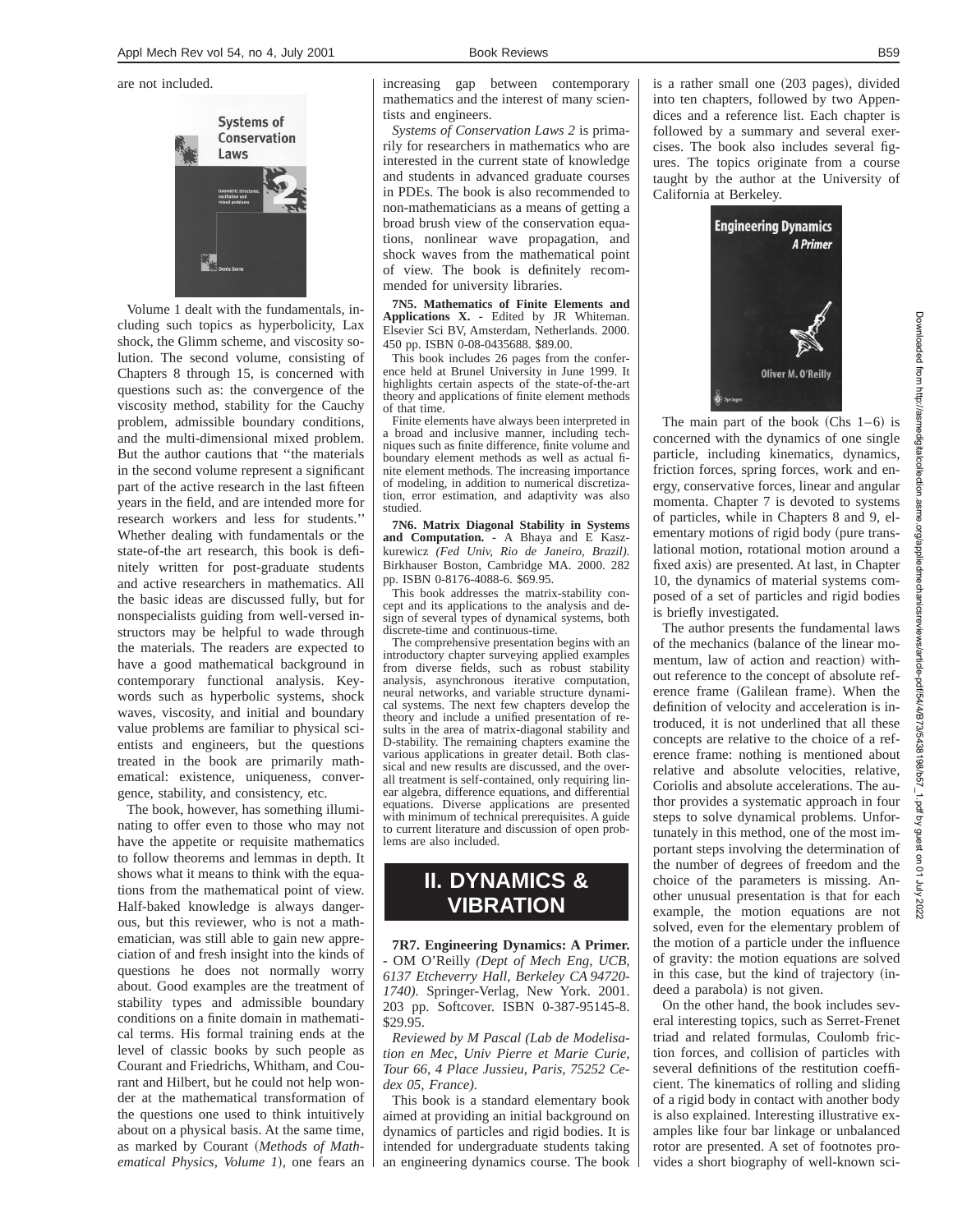entists like Euler, Newton, Coulomb, Hook, and so on. As a remark, the author regrets that the works of the Russian scientist Chaplygin have not been translated into English. Obviously, the author did not know that many studies from the work of Chaplygin in the field of non-holonomic systems have been performed and are now available in English!

In conclusion, *Engineering Dynamics* can provide a first insight about dynamics of particles and rigid bodies to undergraduate students. However, among the numerous textbooks related to the same topics, this reviewer is not convinced that it is the best one. Perhaps, this book can be used as a complement to other more extended texts mainly for the great amount of exercises and also for specific topics like friction problems or rolling and sliding of rigid bodies.

**7R8. Mechanical and Structural Vibration: Theory and Applications. -** JH Ginsberg *(Georgia Inst of Tech, Atlanta GA 30332).* Wiley, New York. 2001. 692 pp. ISBN 0-471-12808-2.

*Reviewed by WE Seemann (Dept of Mech and Process Eng. Univ of Kaiserslautern, PO 3049, Kaiserslautern, 67653, Germany).*

Congratulations to the author for writing this textbook for undergraduate and graduate students. This book may serve as an excellent basis for courses on linear vibration of one-dof systems, discrete systems, and one-dimensional continua. Especially, the introduction to vibrations of beams and continua is different from the approach normally found in textbooks. Therefore, undergraduate students may get an idea of vibrations of beams without having the necessity of solving partial differential equations.



The first chapter gives an introduction into the derivation of the equations of motion for discrete systems. The equations for planar systems are derived by Newton-Euler's equations. As a second possibility, the Power Balance Method is presented for time-invariant systems. In addition, Lagrange's Equations are shown in the appendix. The second chapter deals with harmonic functions, free vibration, and with forced vibration to basic excitations like step function or impulse. Chapter 3 treats steady-state response to harmonic excitation. In this chapter, expressions like complex notation, resonance, frequency response, quality factor, structural damping, force transmission, and complex Fourier series for periodic excitations are explained. This leads to the discrete Fourier transform (DFT), the inverse discrete Fourier transform (IDFT), and to the Fast Fourier Transform (FFT). For the solution of transient excitations, the convolution integral and FFT are used. Difficulties arising with FFT like sampling, aliasing, as well as windowing are addressed. The fourth chapter introduces modal analysis and leads to expres-<br>sions like eigenfrequencies, modes, eigenfrequencies, modes, orthogonality and normalization, modal transformations and modal damping. Both zero eigenvalues and rigid body modes as well as multiple eigenvalues are discussed. Chapter 5 is a short introduction to harmonic excitation of multi-degree-offreedom systems with an application in vibration absorbers. The next chapter deals with vibrations of bars based on discretization methods so that they can be solved by the methods developed in the previous sections. The Rayleigh ratio is introduced which serves as a basis for several approximation methods. Something normally not found in standard textbooks is a method which allows one to solve problems with time dependent boundary conditions. Chapter 7 is dedicated to the field description for vibrating bars leading to eigenvalue problems with a characteristic equation involving transcendental functions. Also the wave character of the motion is derived. Orthogonality of the modes yields modal analysis and thus steady and transient responses of such systems. The difference between Bernoulli-Euler and Timoshenko beam theory is shown. The following chapter introduces the finite element method. Chapters 9 and 10 show substructuring and the state space formulation. Chapter 11 presents the modal analysis for gyroscopic and circulatory systems in which the matrices are unsymmetric. Therefore, right and left eigenvectors are used for decomposition and questions of dynamic stability are discussed. The last chapter gives an introduction to rotor dynamics covering topics like internal and external damping as well as orthotropic bearings, orthotropic shafts, and gyroscopic effects.

Being aware of many other textbooks dealing with vibration, it was a pleasure to read *Mechanical and Structural Vibration*, and this reviewer highly recommends the book for instructors and students. The large number of examples and exercises which are given within the text or at the end of each chapter allow the student to check if the theory is understood well. The way modern software like MATLAB and MATHCAD are frequently used to solve the examples makes the book valuable for lecturers and students and is an advantage compared to standard textbooks. Though this reviewer knew all the methods presented in this book, he profited from the didactically excellent way the methods are presented. As it is a book for use in classes, it is not a drawback that topics like nonlinear vibration or vibration of plates and other complicated structures are not treated in this monograph, because otherwise the volume of material covered in the book would be too large and the reader would be lost. On the contrary, someone who wants to find a special topic covered by the book will find it very quickly. In this reviewer's opinion, only the first chapter could be enhanced in which the equations of motion are derived. For example having Lagrange's equations in this chapter instead of showing them in an appendix would be better. In addition, the title of Chapter 11 is misleading as not only gyroscopic systems are covered, but also circulatory systems and moving continuous systems. A guideline for a firstlevel semester course and a senior-level semester course is given on the front inside cover.

**7R9. Nonlinear Interactions: Analytical, Computational, and Experimental Methods. -** AH Nayfeh *(VPI, Blacksburg VA).* Wiley, New York. 2000. 782 pp. ISBN 0-471-17591-9. \$110.00.

*Reviewed by RA Ibrahim (Dept of Mech Eng, Wayne State Univ, 5050 Anthony Wayne Dr, Rm 2119 Engineering Bldg, Detroit MI 48202).*

Professor Ali Nayfeh is a well-known authority in the area of nonlinear dynamics and has an impressive record of research monographs and hundreds of published papers. This book comes as a result of the growing research interest in the nonlinear modal interaction in dynamical systems under various types of excitations and resonance conditions. The book presents thestate-of-the-art in eight chapters supported by an extensive bibliography. Chapter 1 serves as an essential foundation and presents basic ingredients of analyzing nonlinear-coupled differential equations.

The analysis of coupled systems with two-to-one internal resonance (essentially dictated by quadratic nonlinearity) under external or parametric excitation is outlined in Chapter 1. It describes some physical systems that may possess 2-1 internal resonance such as a double pendulum, a planar elastic pendulum, autoparametric vibration absorber, ships constrained to pitch and roll interaction, parametric excitation of liquid sloshing modes, cylindrical shells, and other systems. The free oscillations of coupled undamped and damped nonlinear modes are described using multiple scales method. The concept of autoparametric vibration absorber, and the associated saturation phenomenon, is used to establish a specific control strategy. The second and first mode excitations, when the second mode frequency is close to twice the first mode frequency, are then examined for the solution and stability of fixed-point solution. The existence of multiple solutions in the form of jump and hysteresis is discussed in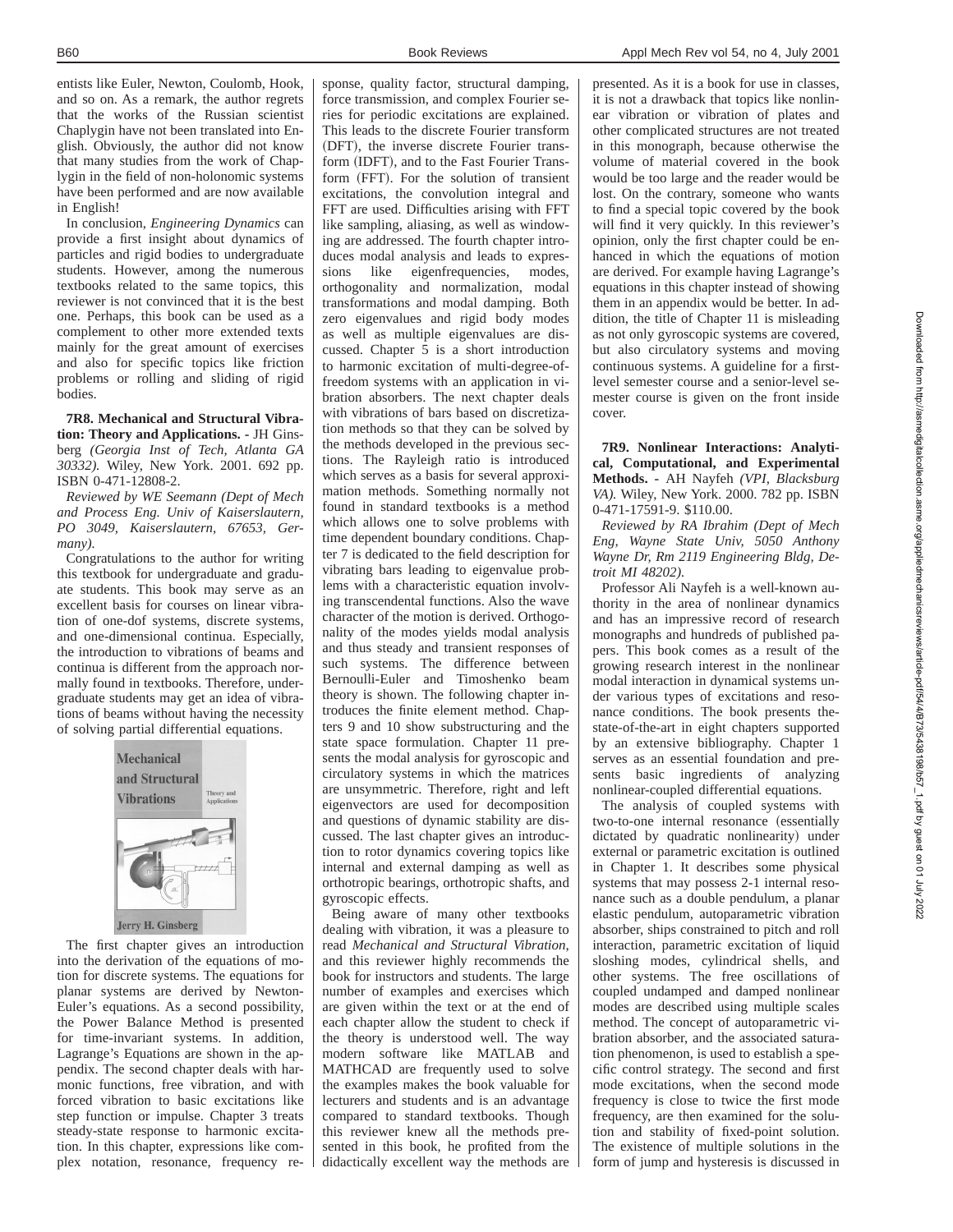parallel to experimental results in terms of response amplitude dependence on excitation amplitude, and in the frequency domain. The chapter is extended to include simultaneous parametric and internal resonance conditions. Three cases of parametric excitation that include the second, first, and combination modes are considered. The last two sections of this chapter treat the influence of nonlinear damping and cubic nonlinearity on the saturation response characteristics of two-to-one internal resonance.

Chapter 3 presents the problem of one-toone internal resonance encountered in nonlinear systems with symmetry such as the spherical pendulum, taut strings, axisymmetric shells, surface liquid sloshing in near-circular or near-square tanks, beams with near-circular or near square crosssections, and near-circular or near-square plates and membranes. The analytical modeling of such systems is first developed then the work systematically proceeds by analyzing the response characteristics. The analysis includes primary resonance excitation in the time and frequency domains and the associated limit cycles represented in the phase plane. The fundamental parametric resonance in two- and three-degree-offreedom, non-semi-simple, systems possessing quadratic and cubic nonlinearities is treated in the neighborhood of one-to-one internal resonance. Bifurcation diagrams indicating the dependence of different equilibrium solutions on the system quadratic and linear parameters are presented for different nonlinear systems. The chapter is closed by treating the case of combined parametric and external excitations of a taut string oscillating in the transverse planes for the periodic solutions which correspond to fixed-point solutions of the modulated equations. While nonlinear systems with cubic nonlinear coupling can experience one-to-one internal resonance, they also can exhibit three-to-one internal resonance. This case is considered in Chapter 4, which introduces some physical classical systems such as a double pendulum with a moving support, a hinged-fixed beam, rods subject to longitudinal excitation, and clampedclamped buckled beams. The modulated equations using different techniques are derived for each system. The equilibrium solutions of the modulated equations are obtained and represented in the frequency domain for different values of system and external excitation parameters. The bifurcation diagrams demonstrating the relative locations of different fixed-points are plotted for specific system parameters. The corresponding phase portraits and time history records for different response regimes are presented and discussed in a coherent format. The studies include different cases of external and parametric excitations of different modes.

Chapter 5 deals with nonlinear modal interactions resulting from combination parametric, external, or internal resonances. Different classifications of combination resonances considered in the literature are reviewed. Experimental observations of selected two-, three-, and four-degree-offreedom systems are then described in terms of frequency and excitation amplitude domains. The analyses of combination parametric, external sub-combination, combination internal, sub-combination internal resonances of selected systems are presented for the modulated equations, fixed points, and their stability.

The case of nonlinear modal interaction in the form of energy transfer from highfrequency to low-frequency modes is considered in Chapter 6. The mechanism responsible for this energy transfer is neither an autoparametric resonance, an external combination resonance, nor a parametric combination resonance. The mechanism is rather due to the interaction between slow dynamics of the high-frequency mode, represented by its amplitude and phase, with the dynamics, which is slow, of the lowfrequency mode. This mechanism may be viewed as a one-to-zero internal resonance. The experimental evidence of this type of interaction is demonstrated for the cases of a parametrically excited cantilever beam, a transversely excited cantilever beam, frames, composite plates, and an externally excited circular rod. The analyses of these systems are then presented using different methods to derive the modulated equations, which are studied for fixed points and their stability. The response characteristics are presented in the frequency domain together with the boundaries between constant and oscillatory motions. The dynamics of the system in the neighborhood of unstable foci are considered for some cases. Typical and selected nonlinear phenomena, such as period-doubling bifurcations culminating in chaos, symmetry breaking bifurcations, the coexistence of multiple attractors, and the merging of attractors are included in this chapter.

Chapter 7 presents a more complicated form of nonlinear modal interaction which occurs when simultaneous internal resonances exist in the system dynamics. The treatment includes multiple two-to-one internal resonances in three-degree-offreedom systems with quadratic nonlinearities, and four simultaneous internal resonances in suspended cables. The modulated equations of such systems are solved for fixed points and their stability. The bifurcation analysis of the fixed-point solutions is presented in terms of internal detuning parameters and excitation amplitude.

Chapter 8 addresses the problem of nonlinear normal modes and modal localization. The basic concepts of nonlinear normal modes according to RM Roenberg, and others, are introduced. Basically, nonlinear normal modes may be viewed as synchronous periodic solutions of the system nonlinear equations of motion. The estimation of nonlinear normal modes of different

multi-degree-of-freedom and continuous systems constitutes the main theme of this chapter. Nonlinear normal modes of systems with geometric nonlinearities in the presence of internal resonance are analyzed using the complex-variable form of the invariant-manifold approach. The author documents those methods recently developed by others and reported in the literature.

Having read this review, this reviewer realized that the author has written not a book or a reference, but an encyclopedia on nonlinear modal interactions. *Nonlinear Interactions: Analytical, Computational, and Experimental Methods* serves both beginners and specialists in the area of nonlinear dynamics. The book is well written, selfcontained, and coherent.

**7R10. Strain Solitons in Solids and How to Construct Them.** Monographs and Surveys in Pure and Applied Mathematics, Vol 117. - AM Samsonov *(Theor Dept, Ioffe Physico-Tech Inst, Russian Acad of Sci, St Petersburg, Russia).* Chapman and Hall/CRC, Boca Raton FL. 2001. 230 pp. ISBN 0-8493-0684-1. \$69.95.

*Reviewed by GA Maugin (Lab de Modelisation en Mec, Univ Pierre et Marie Curie, Tour 66, 4 Place Jussieu, Case 162, Paris Cedex 05, 75252, France).*

Within an interval of three years, five books have been published that refer to the propagation of localized nonlinear waves in deformable solids. These are the books by J Engelbrecht ~*Nonlinear Wave Dynamics, Complexity and Simplicity*, Kluwer, Dordrecht, 1997), LA Ostrovsky and AI Potapov ~*Modulated Waves*, Johns Hopkins University Press, Washington DC, 1999), GA Maugin (Nonlinear Waves in Elastic *Crystals*, Oxford University Press, Oxford, UK, 1999), AM Kosevich (Solitons, VCH-J Wiley, 1999), and the present book by Professor AM Samsonov from the celebrated Ioffe Physico-Technical Institute of the Russian Academy of Sciences in St Petersburg. What is remarkable in this instance is that all these authors are interrelated via cooperative European research programs. In particular, the undersigned shares publications with members of the other four groups. In spite of what could have been considered a friendly competition at a time when a domain of knowledge reaches an evident maturity, each of the authors has succeeded in producing a book with his own interests, style, and idiosyncrasies. This means that while Engelbrecht's book gave a general background of the field of nonlinearity, the Ostrovsky-Potapov book is more an advanced textbook borrowing examples from both fluid and solid mechanics. Kosevich's book gives the view point of a condensed-matter physicist in the Landau-Lifshitz tradition, and Maugin's book is more focused on the case of ordered solid media such as crystals and the natural output of physical modeling, that is, *nonex-*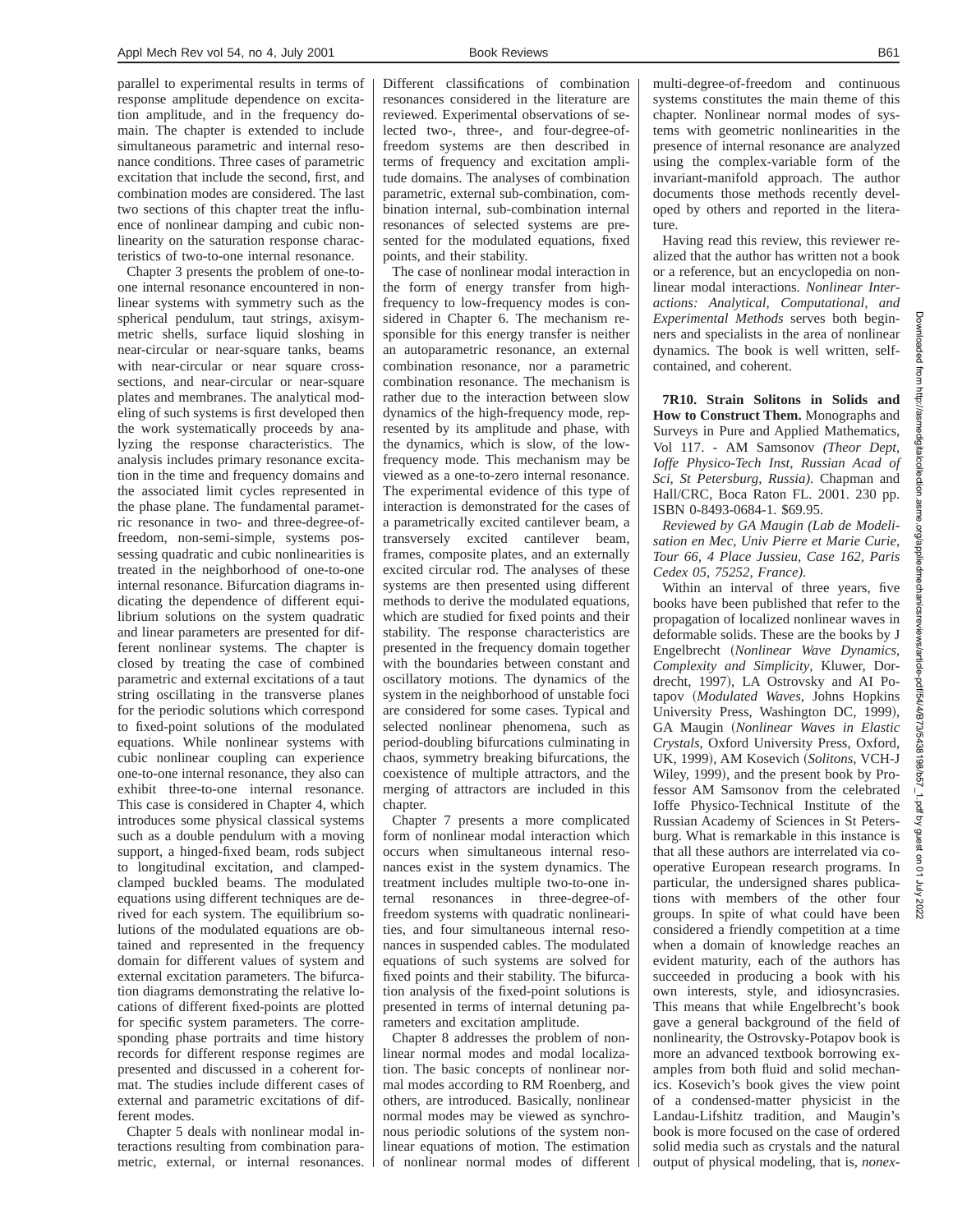*actly* integrable systems of equations, in contradistinction with traditionally examined classical models. The present book by Samsonov offers still another and complementary vision and focus of interest in that, in spite of its general title, is devoted to the mathematical study, experimental observation, and numerical simulation of so-called solitons in quasi-one-dimensional models of propagation issued from the modeling of elastic rods. This is a very specific subject matter of which the author, a long-time researcher in the field, expands all facets in a rather concisely written book.



In effect, basic definitions such as those pertaining to wave terminology and nonlinear elasticity are first reminded in a brief Chapter 1. Chapter 2 presents a first derivation for the basic coupled equations that govern elastic longwave propagation in a rod. Depending on the approximation made regarding the lateral behavior and the type of embedding in the external environment (Winkler, Pasternak, or Kerr "foundations"), a series of more or less complex one-dimensional quasi-hyperbolic equations is deduced in this chapter. The basic characteristic instrument for further studies is a so-called doubly-dispersive equation (for short DDE) which contains two wave operators with different characteristic speeds. This is the main ingredient combined with the nonlinearity which is mostly of physical origin. At this stage, one may envisage two direct analytical methods to obtain solutions of the various DDE. One method has become traditional and consists of effecting a standard reduction to a nonlinear evolution equation by means of asymptotics (method of reductive perturbation). The final reasoning for integration is then made on a one-directional equation. The author prefers to consider a direct integration of the DDE by considering general traveling wave solutions in terms of the Weierstrass elliptic complex-valued func- $~t$ tion  $(Ch 3)$ . This is somewhat technical, but the author shows well (basing on his own original research) the fruitfullness of the method even for dissipative equations such as those obtained in biophysics (FitzHugh-Nagumo equation). The solutions obtained are not exactly solitons in the mathematical sense. They are solitary waves of different shapes that do not accept the ''superposition principle'' of solitons' mathematics, as the systems considered are not exactly integrable. The book's title, therefore, contains a slight abuse of language. Then come two of the most interesting and original chapters of the book, those expanding the original experimental works of Samsonov's team. At this point, it should be noted that while solitons in fluid mechanics (shallow channel flow), in physical systems such as ferromagnets and Josephson junctions, and in nonlinear optics are supported by direct physical evidence and even industrial applications, the objective existence of solitonlike signals in solids is a more touchy matter. Thanks to the exploitation of sophisticated methods such as schlieren photography and laser shadowgraphy, interferograms are produced which allow one to exhibit transients, longwave solitons, their reflection at boundaries, and to measure their essential characteristic parameters in transparent materials. In nonuniform rods of varying cross section (eg, tapered rod) or varying elasticity coefficients, the experiments exhibit the phenomenon of focusing of longitudinal strain solitons, and effect similar to the self-focusing of modulated solitons in nonlinear optical fibers. Some of these properties can also be shown in elastic plates, and the effect of the environment by accounting for the direct interaction of the lateral faces with a substratum is also demonstrated  $(Ch 5)$ . For a layer sitting on an elastic half space, the quasione-dimensional equation obtained is of the nonlinear integro-differential type (Benjamin-Ohno equation including Hilberttransforms of the longitudinal signal). Some numerical simulations accompany the presented results. The final Chapter 6 deals more properly with this, exhibiting some interactions, formations of trains of solitons from a point-like source, head-on collision, passing over, attenuation, and focusing in various specific cases. The whole is completed by a rich bibliography  $(214$  items) which nonetheless misses some of the important related works done in the West. The subject index is rather poor.

Samsonov's book, *Strain Solitons in Solids and How to Construct Them*, is an original one. It clearly deserves to be on the shelves of all researchers interested in the nonlinear dynamical elasticity of structures. It could have received more attention in so far as editing is concerned, but it does transmit a message in a clear and efficient way.

#### **7N11. Aeroelasticity in Axial-Flow Turbomachines. -** von Karman Inst Fluid Dyn, Belgium. 1999.

Market forces continuously drive turbomachines towards weight reduction and increased efficiency, as well as an increase of the already high reliability and safety of these machines. To meet these challenges the designer pays increased attention to the occurrence of unsteady flow phenomena. After the recent course on ''Blade Row Interference Effects in Axial Turbomachinery Stages,'' the present notes go one step further and discuss, in detail, the fundamental principles of turbomachinery unsteady aerodynamics, structural aerodynamics and aeroelastic

design starting at basic and ending at advanced level. The emphasis is on providing a sound understanding of the physical and mathematical aspects of unsteady aerodynamics and structural dynamics, as well as on applying this understanding in practical aeroelastic design situations. The latest research results are also discussed.

**7N12. Emerging Technologies in Fluids, Structures, and FluidÕStructure Interactions, Volume 1.** Proc of ASME Pressure Vessels and Piping Conf, July 2000, Seattle. **-** Edited by M Souli ASME, New York. 2000. 380 pp. ISBN 0-7918-1895-0. ASME Book No H1182A. \$130.00. (ASME members \$65.00).

This volume of 43 full-length, peer-reviewed technical papers addresses the development of new techniques used to solve complex experimental and numerical problems in fluid, structure, and fluid-structure interaction domains and industrial applications. In this first volume of a two-part set, the papers deal with structures under extreme loading conditions.

**7N13. Emerging Technologies in Fluids, Structures, and FluidÕStructure Interactions, Volume 2.** Proc of ASME Pressure Vessels and Piping Conf, July 2000, Seattle. **-** Edited by I Shigeru. ASME, New York. 2000. 228 pp. ISBN 0-7918-1895-0. ASME Book No H1182B. \$100.00. (ASME members \$50.00).

This volume of 31 full-length, peer-reviewed technical papers addresses the development of new techniques used to solve complex experimental and numerical problems in fluid, structure, and fluid-structure interaction domains and industrial applications. Sampling of contents of this second volume in this two-part set includes: Numerical calculation of fluid-forces in different types of stirring apparatus with CFD; Operating deflection shape analysis of large agitators - A powerful tool to increase plant reliability and availability; Coherent structure of drag reducing solution flow in a cylindrical pipe; Analysis of underwater sympathetic detonation of high explosive; Fluid structure interaction for nuclear spent fuel racks; and Probabilistic treatment of parametric uncertainty in dynamic behavior of industrial piping systems.

**7N14. Encyclopedia of Vibration. -** Edited by SG Braun *(Technion-Isarel IT, Haifa, Isarel),* DJ Ewins *(Dept of Mech Eng, Imperial Col of Sci and Tech, London, UK),* SS Rao *(Dept of Mech Eng. Univ of Miami, Miami FL).* Academic Press Ltd, London. 2001. 3-Vol set. ISBN 0-122- 27085-1. \$925.00.

This encyclopedia provides an authorative and comprehensive reference on vibration for practicing and research mechanical, aeronautical, and civil engineers and high-level students. The content of the encyclopedia covers the field from basic vibration theory to ultrasonics, with topics covered from both fundamental and applied standpoints. Topics are covered in alphabetically arranged entries, with broad topics comprising two or more component articles.

Key features include over 170 different articles; complete subject index in each volume; extensive cross-referencing; further reading lists at the end of each article allow further, in-depth study; numerous figures and tables illustrate the text; and important information such as material properties, for example, included as appendices. An on-line version, initial access to which is included in the price, offers extensive hypertext linking and advanced search tools, including a searchable index. Ongoing access is available for a small annual fee.

**7N15. Wind and Structures for the 21st Century.** Proc of 1st Int Symp, Cheju, January 2000. **-** Edited by Chang-Koon Choi, G Solari, J Kanda, A Kareem Techno-Press Ltd, Taejon, Korea. 499 pp. ISBN 89-950042-9-0. \$47.00.

This proceedings offers current research results on the following topics: bridge, building, wind climate, computational wind engineering, bluff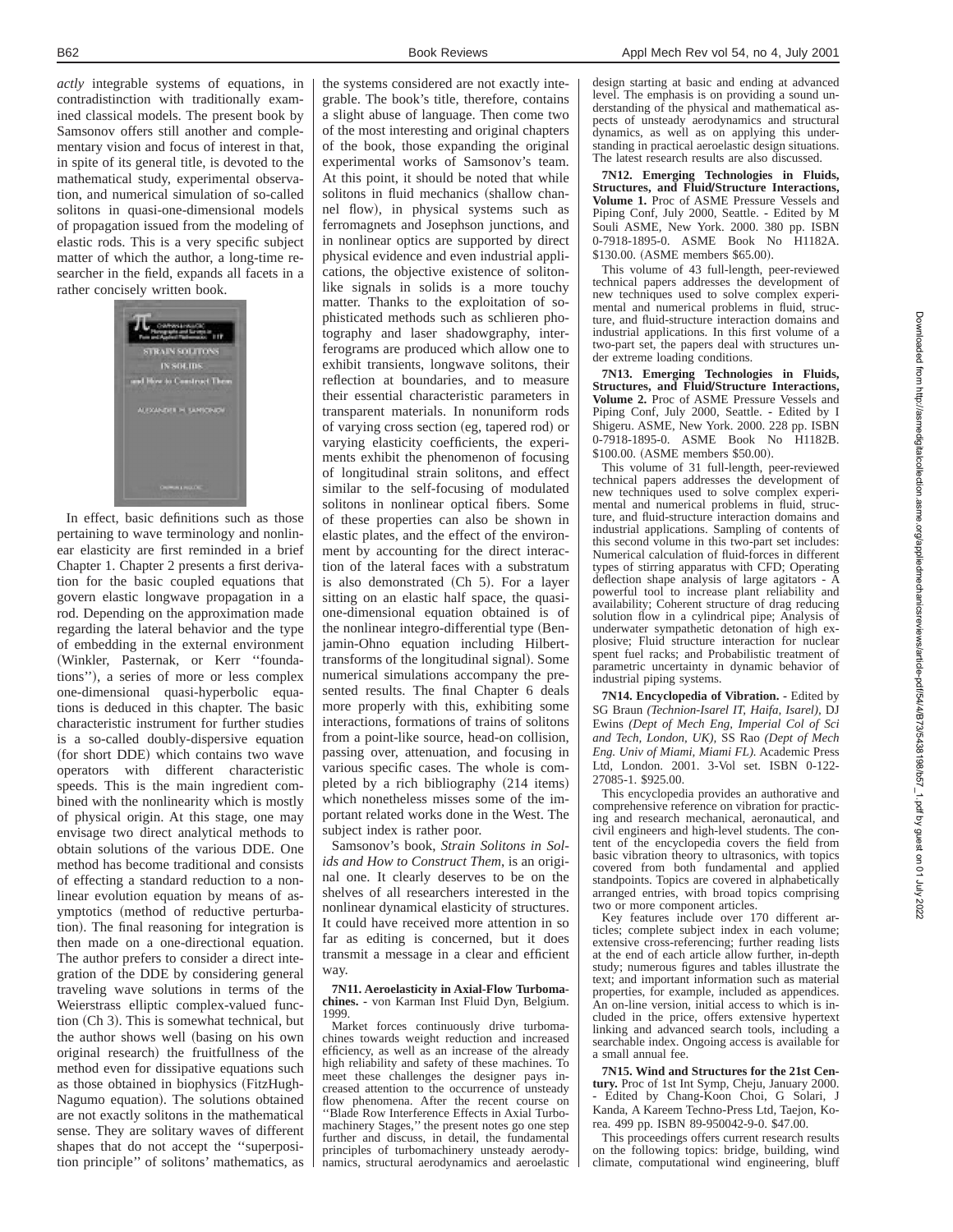body aerodynamics, code and regulations, and civil engineering.

**Active Noise Control: Fundamentals for Acoustic Design, Volume 1. -** G. Rosenhouse *(Technion-Israel Inst of Tech, Haifa, Israel).* WIT Press, Southampton, UK. 2001. 407 pp. ISBN 1-85312-373-0. \$279.00. (Under review)

**Mathematics of Wave Propagation. -** JL Davis *(Consultant).* Princeton UP, Princeton. 2000. 395 pp. ISBN 0-691-02643-2. \$49.50. (Under review)

**Modeling and Simulation of Aerospace Vehicle Dynamics.** Education Series. - PH Zipfel *(Univ of Florida, Gainesville FL).* AIAA, Reston VA. 2000. 551 pp. ISBN 1-56347-456-5. \$79.95. (Under review)

**Optimal Protection from Impact, Shock, and Vibration. -** DV Balandin *(Res Inst of Appl Math and Cybernetics, Nizhny Novgorod State Univ, Russia),* NN Bolotnik *(Inst for Prob in Mech, Russian Acad of Sci, Moscow, Russia),* WD Pilkey *(Dept of Mech and Aerospace Eng. Univ of Virginia, Charlottesville VA, Russia).* Gordon Breach Sci Publ, Newark NJ. 2001, 436 pp. ISBN 90-5699-701-7. \$110.00. (Under review)

**Reciprocating Machinery Dynamics: Design and Analysis. -** AS Rangwala *(Center for Eng Tech, Cincinnati OH).* Marcel Dekker, New York. 2001. 761 pp. CD-ROM included. ISBN 0-8247-0531-9. \$195.00. (Under review)

### **III. AUTOMATIC CONTROL**

**7R16. Nonlinear Control and Analytical Mechanics: A Computational Approach. -** HG Kwatny *(Dept of Mech Eng and Mech, Drexel Univ, Philadelphia PA 19104)* and GL Blankenship *(Dept of Elec and Comput Eng, Univ of Maryland, College Park MD 20742).* Birkhauser Boston, Cambridge MA. 2000. 317 pp. CD-ROM included. ISBN 0-8176-4147-5. \$59.95.

*Reviewed by SC Sinha (Dept of Mech Eng, Auburn Univ, 202 Ross Hall, Auburn AL 36849-5341).*

This book is intended for graduate students, faculty, and researchers in engineering and applied mathematics who are interested in the computational aspect of nonlinear dynamics and control algorithms developed via geometric theory in the past two decades. Readers with a background in second level ordinary differential equations, nonlinear dynamics, and a second course in control engineering should have no trouble following the material. Familiarity with *Mathematica* would be helpful but not necessary because the book comes with a CD-Rom containing the software called *ProPac* that uses *Mathematica*.

After a brief discussion of the scope of the book and the contents of the *ProPac* software in Chapter 1, the authors present an introduction to the geometrical dynamical systems; stable, unstable, and center manifolds; and Lyapunov stability in Chapter 2. Chapter 3 deals with an introductory material on differential geometry. Basic compu-

tations using *ProPac* are introduced. Kinematics of multibody mechanical systems represented by tree and/or chain structure is discussed in Chapter 4. The systems considered here consist of rigid bodies connected by joints. The computations are implemented through the software. The authors developed the dynamics of such systems in Chapter 5 using the Poincaré's form of Lagrange's equations. Algebraic, holonomic, or nonholonomic differential constraints can be included in the model. Equation derivation and applications to some typical systems such as undersea/ground vehicles and robots are demonstrated via the *ProPac* software.



In Chapter 6, the basic concepts of controllability and observability for a smooth affine nonlinear control system are discussed. Computations are presented for several examples. The emphasis is on feedback linearization and dynamic inversion. State (exact) as well as input-output linearizations are discussed in detail. Once again computations are carried out using *ProPac*. The last two chapters  $(7 \text{ and } 8)$  deal with the design of robust controllers. In Chapter 7, perturbations of both SISO and MIMO feedback linearizable systems are presented. The problems of Lyapunov redesign and robust stabilization via backstepping are discussed. Methods of adaptive control and adaptive tracking are described, and suitable algorithms are included. The example problems help one to understand the applicability of the software package. Variable structure control is the subject of discussion in Chapter 8. The idea is presented as a nonsmooth, robust class of controllers designed via input-output linearization technique. After a discussion of basic properties of discontinuous systems, methods of sliding mode and reaching control designs are described. Chattering reduction using regularization and a backstepping procedure for SISO variable structure control design in the presence of uncertain, nonsmooth nonlinearities are discussed in detail. The application of the software package is demonstrated through examples.

In this reviewer's opinion, the authors have succeeded in presenting an integrated approach to nonlinear dynamics and control mostly based on geometrical methods. This book should be appealing to engineers due to the fact that the computational aspects are included in every section and solutions of examples are demonstrated through the

use of fine software package called *ProPac*. Additional problems and references are included at the end of each chapter. The writing style is clear and concise, the figures are clearly drawn, and the book has a nice appearance. *Nonlinear Control and Analytical Mechanics* is recommended for individuals including graduate students and libraries.

**7N17. 2000 5th International Workshop on Advanced Motion Control. -** IEEE, New York.

2000. 650 pp. ISBN 0-7803-5976-3. \$178.00. Topics covered include High accurate positioning/tracking control; Intelligent identification, observation, and control of complex nonlinear systems in motion system; Advanced control in robot manipulator including redundant degree of freedom arms; Control of biped walking robots; Advanced traction control of electric vehicles and trains; Visual servo system and image processing in motion control; Soft computing (artificial intelligence, evolutionary computation); Applications to motion control; Actuators and sensors, system integration, communication technology in motion control; and Motion control.

**7N18. 2000 American Control Conference. -** IEEE, New York. 2000. 4000 pp. 4-Vol set. ISBN 0-7803-5519-9. \$488.00. (also available on CD,<br>ISBN 0-7803-5522-9, \$488).

Topics covered include Introduction to nonlinear systems and control; Biological approaches to control system problems; Practical techniques for control engineering; Bridging the gap between theory and practice; Basic principle with control and monitoring applications; Process and control system performance monitoring and trend analysis; An optimization based approach; and Control and signal processing design optimization using genetic search methods.

**7N19. 2000 IEEE International Conference on Robotics and Automation. -** IEEE, New York. 2000. 4384 pp. 4-Vol set. ISBN 0-7803-<br>5886-4. \$556.00. (also available on CD, ISBN 0-7803-5889-9, \$556!.

Topics covered include range sensing, part feeding and fixturing, protoyping design and automation, robot control, dexterous manipulation, robot learning, cooperative robots, mechatronics, motion planning, human augmentation and assist devices, medical robotics, micro robots, space and underwater robots, neural network systems, teleoperation, manufacturing scheduling, haptic interface, robotics in medicine, flexible assembly systems, collision detection and distance computation, novel sensing devices, dynamics and optimization, and bipedal and climbing robots.

**7N20. 2000 IEEE International Conference on Control Applications. -** IEEE, New York. 2000. 1010 pp. ISBN 0-7803-6562-3. \$232.00. (also available on CD, ISBN 0-7803-6565-8, \$232).

Topics covered include applications of adaptive and robust control; sensor based control; nonlinear control; sliding mode control; modeling and system identification; fuzzy logic and control; neural control; expert systems; distributed systems; discrete event systems; manufacturing systems; mechatronics; motion control; robotics; vibration control; structural control; flexible systems; fault detection and fault tolerant control; man/machine interface; aeronautical, aerospace and space systems; automotive systems; vehicle control; Traffic and network control; chemical and steel process control; biomedical systems; data fusion; and power electronics systems.

**7N21. 2000 International Symposium on Computer-Aided Control Systems Design. -** IEEE, New York. 2000. 310 pp. ISBN 0-7803 6566-6. \$152.00.

Topics covered include Symbolic and numerical analysis and synthesis algorithms; Soft computing algorithms in control engineering; Standardization of information exchange (models and design data); Computer-supported cooperative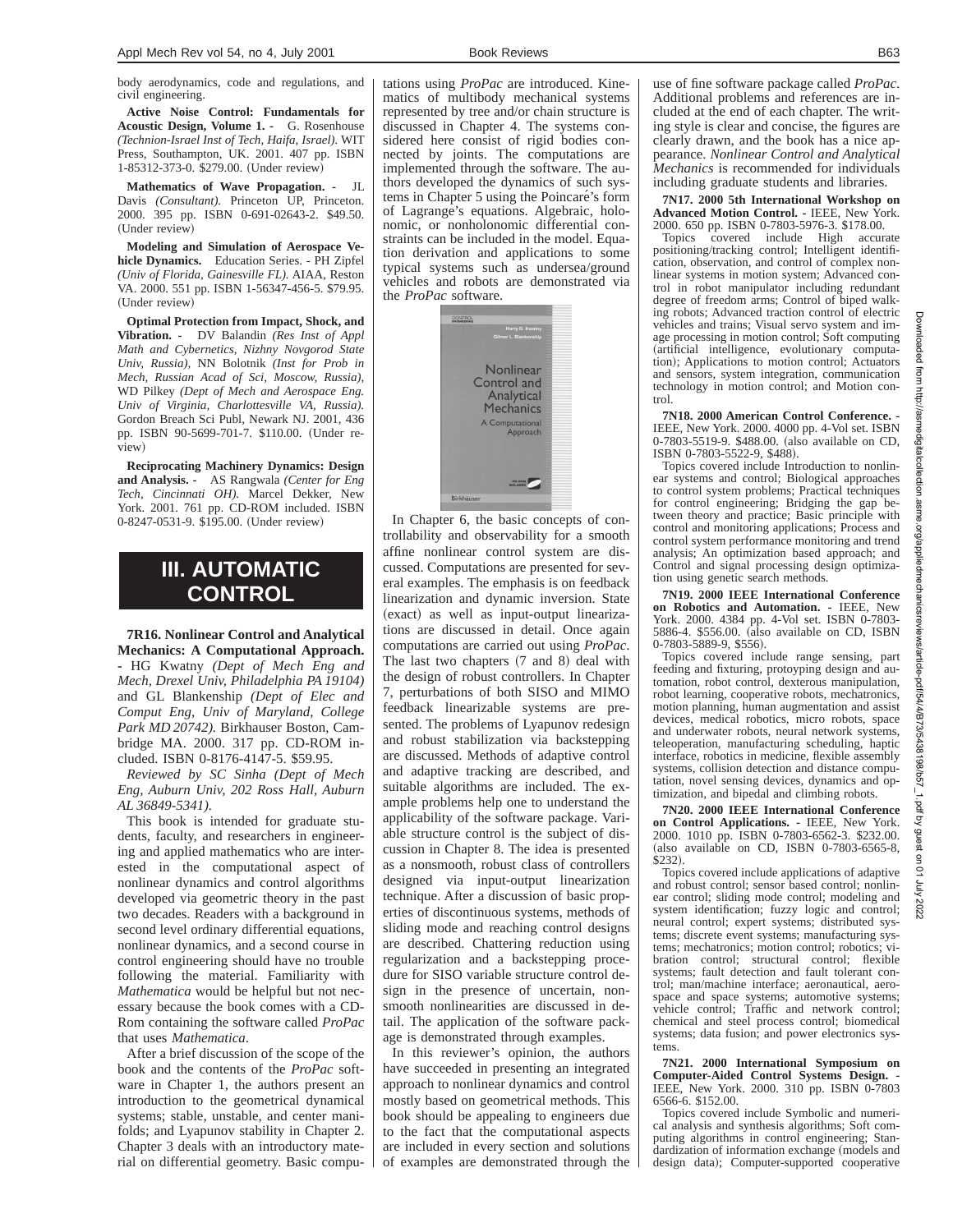work (CSCW); Control-problem solving environments (including toolboxes); Open frameworks including architecture for internet/intranet computing; Hybrid systems and physical/discrete event plant modeling and more.

**7N22. 2nd International Conference Control of Oscillations and Chaos. -** IEEE, New York. 2000. 700 pp. 3-Vol set. ISBN 0-7803-6434-1. \$184.00.

Control of oscillations and chaos is an emerging field. This proceedings is from the second international conference focusing on the subject of controlling complex oscillatory dynamic systems, with an emphasis on both theory and applications.

**Introduction to Fuzzy Sets, Fuzzy Logic, and Fuzzy Control Systems. -** Guanrong Chen *(Univ of Houston, Houston TX)* and Trung Tat Pham *(Univ of Houston, Clear Lake, Houston TX)* CRC Press LLC, Boca Raton FL. 2001. 316 pp. ISBN 0-8493-1658-8. \$89.95. (Under review)

### **IV. MECHANICS OF SOLIDS**

**7R23. Boundary Element Method in Contact Problems for Elastic Spatial**and-Nonhomogeneous Bases. (Russian). -SM Aleinikov *(Dept of Math, Voronezh State Academy of Construction and Architecture, ul Kirova 3-75, Voronezh, 394018, Russia).* Publ House of Civil Eng, Moscow. 2000. 754 pp. ISBN 5-93093-053-8.

*Reviewed by RO Simionescu-Panait (Dept of Mech, Univ of Bucharest, Str Academiei nr 14, Bucharest, 70109, Romania).*

This book deals with the numerical modeling of contact interaction of rigid foundations with soil bases *via* the boundary element method (BEM). It presents a systematic approach for a wide range of spatial contact problems arising in geotechnics. New numerical techniques and the corresponding computing algorithms are developed, their implementation leads to the design of complex shaped foundations, subject to spatial loadings, resting on an elastic soil.

The book is divided in six chapters, eight appendices, and an extensive reference list, containing 819 titles, which focuses mainly on the Russian literature in the field.

The first chapter reviews the classical spatial contact models applied to geotechnics, gives the useful fundamental solutions for spatial problems in elasticity, and analyzes the behavior of the influence function for some elastic-type bases (soldered halfspaces with variable thickness layers, and elastic half-spaces with variable soil deformation modulus).

Chapter 2 is devoted to the analytical solutions, and their approximation, of mixed problems for the spatial contact of a rigid foundation with an elastic half-space. One reduces the problem to solve a system of integral equations which is performed, in the case of Mindlin fundamental solutions, using triangular and quadrilateral boundary elements. One presents some examples concerning the contact of a rigid body, at axial loading and torsion, with an elastic halfspace, for complex shaped punches with flat and smooth base.

The third chapter deals with the numerical implementation of the developed algorithms into a program package. One investigates here the stress and strain behavior due to the interaction of foundations with the soil, under the action of various kind of forces. The accuracy and efficiency of BEM are shown by several examples, regarding the problems of contact for flat punches of circular, annular, or polygonal shape with an elastic half-space. Finally, the author analyzes some spatial contact problems concerning rigid spherical, cylindrical, and conical punches deepened into an elastic half-space.

In Chapter 4, one considers the BEM solutions of spatial contact problems for complex shaped footings resting an elastic nonhomogeneous half spaces. Some optimization problems have been solved, controlling the loading parameters and the shapes of base, to provide a uniform settlement of rigid foundation plates. Combining BEM with Finite Difference Method the author investigates contact problems with orthotropic plates situated on elastic nonhomogeneous bases.

The fifth chapter contains the application of BEM for solving the problem of a deepened foundation in a spatial formulation. One obtains the solutions for deepened monolithic foundations most used: pyramidal piles; foundations made of short vertical and inclined bored piles with caps; bored pile foundations with supporting widening; slot foundations having longitudinal section of various shapes. Quantitative estimates of the foundations' shape influence on the displacements and slopes, for different loadings, are given.

The last chapter deals with the important problem of the spatial contact of a rigid punch with a poroelastic half-space. One derives the numerical modeling of the strains in soil mass due to the reducing of pore pressure in soil. The approach is based on the integral representation of displacements for a poroelastic half-space, saturated with fluid. It has various applications in underground gas and oil deposits design, or in the withdrawing of underground water.

In conclusion, *Boundary Element Method in Contact Problems for Elastic Spatialand-Nonhomogeneous Bases* is recommended by this reviewer to graduate students, researchers, and engineers working in the field of geotechnics and civil engineering, and can be purchased by the libraries. However, its impact is linked to the knowledge of Russian language.

**7R24. Homogenization of Reticulated Structures. -** D Cioranescu *(Lab d'Analyze Numerique, Univ Paris VI et CNRS, 4, place Jussieu, Paris Cedex 05, 75252,*

*France)* and *J Paulin (Dept de Mathematique, Univ de Metz, Ile du Saulcy, Metz, Cedex 01, 57045, France).* Springer-Verlag, NY. 1999. 343 pp. ISBN 0-387-98634-0. \$74.95.

*Reviewed by JJ Telega (Inst of Fund Tech Res, Polish Acad of Sci, Swietokrzyska 21, 00-049 Warsaw, Poland).*

Many books have already been published on various mathematical and applied problems of homogenization which provide rigorous tools for micro-macro passage. The books which have appeared in recent years include *Homogenization of Multiple Integrals*, by A Braides and A Defranceschi, (Oxford Univ Press, Oxford, 1998); *Variational Methods for Structural Optimization*, by A Cherkaev, (Springer-Verlag, New York, 2000); An Introduction to Homogeni*zation*, by D Cioranescu and P Donato, ~Oxford Univ Press, Oxford, 1999!; *Homogenization and Porous Media*, by U Hornung, (Springer-Verlag, New York, 1997); *Plates Laminates and Shells: Asymptotic Analysis and Homogenization*, by T Lewinski and JJ Telega, (World Scientific, Singapore, 2000!; *Theory of Composites*, by GW Milton, (Laminated Publishers, in press); and *Macroscale Models of Flow Through Highly Heterogeneous Porous Me*dia, by M Panfilov, (Kluwer Academic Publishers, Dordrecht, 2000).

The current book under review is written by applied mathematicians and presents a rigorous study of a significant class of linear problems related to homogenization of lattice-type structures characterized by two or three small parameters. The homogenization means passing with these parameters to zero, thus finding macroscopic models.

The book consists of six chapters. Chapter 1 introduces the reader to homogenization problems of stationary second-order linear differential equations posed on microperiodically perforated domains. The boundary conditions imposed on microholes are the homogeneous Neumann condition, the Dirichlet condition, the Fourier condition. Each case is carefully examined since the homogenized behavior in these three cases differs. First- and second-order correctors are also introduced. Having in mind applications, not only regular microperforated domains were investigated, but also domains where the holes meet the boundary. The last topic presented in the first chapter concerns the homogenization problem for the Neumann eigenvalue problem in perforated domains. Such a study pertains to convergence of eigenvalues and eigenvectors.

In Chapter 2, two- and three-dimensional lattice-type structures are investigated. Such structures are characterized by two small parameters: the periodicity parameter  $\varepsilon$  and the thickness of the elements of the structure  $\delta$ . The passage with  $\varepsilon$  utilizes the results of the previous section. More difficult is the passage to zero with the second small parameter. The authors studied care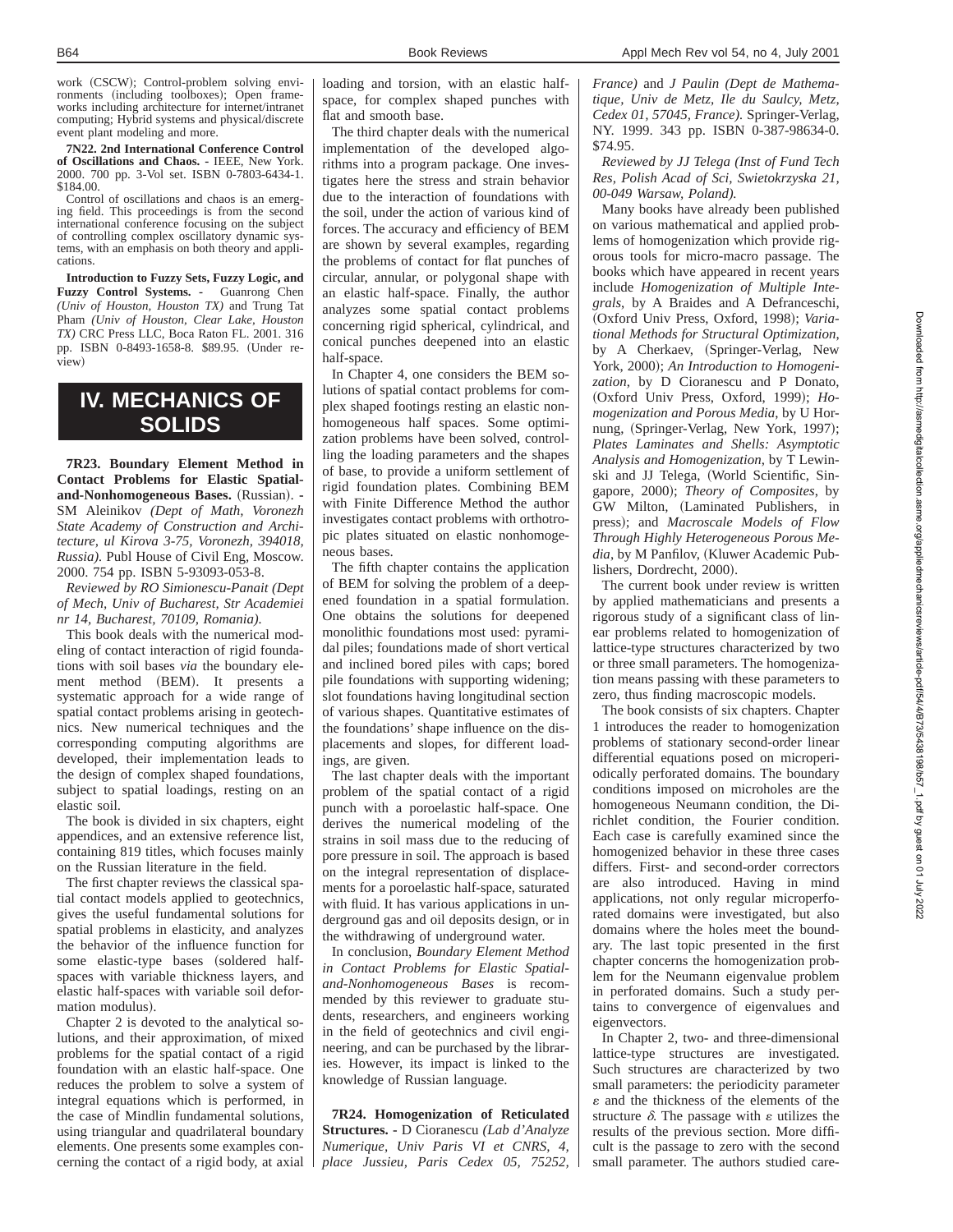fully both two-dimensional and threedimensional cases. To obtain the final results, one has to derive a lot of estimates. In essence, here and in subsequent chapters, the part of the unit cell occupied by the material is suitably decomposed and next transformed to domains independent of small parameter. Both transport equation, ie, the heat equation, and the linear elasticity equations posed on such structures (domains) have been investigated. In the case of rod-like structure, referred to in the book as *a reinforced structure*, the ellipticity is lost. Then the passage with  $\delta$  is more difficult since one has to resort to singular perturbations method. The eigenvalue problem for the transport equation is also briefly discussed.



The next two chapters are concerned with rigid and elastic gridworks with periodic microstructure. Now, similarly to the case of thin plates, its thickness 2e is also small. In Chapter 3, the authors studied only stationary thermal problems. It was shown that the order of passage to the limit with the three small parameters;  $\varepsilon$ ,  $\delta$ , and e plays generally an important role. Linear elastic gridworks characterized by three small parameters have been studied in Chapter 4. The passage to the limit (zero) with these parameters is carefully studied. In the limit, one obtains plate models. Here also the phenomenon of loss of stability for certain structures has also been observed. It has also been shown how to avoid this unpleasant property; for instance, if the gridwork contains oblique bars then this phenomenon does not occur. Time-dependent plate models are also briefly discussed. Now, however, only a simplified problem has been investigated since one starts at once from a two-dimensional plate model. The reader lacks a discussion of problems similar to the static case where the starting point was a 3D problem.

The last two chapters are concerned with thin tall structures. More precisely, in Chapter 5 thermal problems for such structures, characterized by three small parameters, have been carefully examined. Both twoand three-dimensional problems are discussed. In the last chapter thin threedimensional, linear elastic tall structures have been investigated. Then in the limit a beam model is obtained.

The book is well written. However, throughout it plate-like structures are misleadingly called honeycomb structures. Sometimes the authors refer to references not listed in the list of references. Also, linear elasticity is always called linearized elasticity.

*Homogenization of Reticulated Structures* is addressed to specialists in micromechanics familiar with mathematical tools of homogenization and asymptotic analysis methods. It will also be useful to researchers elaborating models of cellular solids. Specialists in structural mechanics, exploiting asymptotic methods, will appreciate its rigor. Finally, applied mathematicians interested in mathematical problems of solid mechanics will profit from the book since it offers a lot of new problems.

The book is nicely edited and its price is acceptable even for those who are not from rich countries.

**7R25. Machine Design: A CAD Approach. -** AD Dimarogonas *(Deceased).* Wiley, New York. 2001. 996 pp. ISBN 0-471-31528-1. \$99.00.

*Reviewed by G Lewis (Dept of Mech Eng, Univ of Memphis, 312 Eng Bldg, Memphis TN 38152).*

In the discussion about pedagogical approaches in the field of mechanical engineering education, perhaps no issues are more contentious than those that deal with the definition of design, how to teach it, and methods to ensure its seamless integration into the curriculum. Thus, any new book on the subject of mechanical engineering design is awaited with bated breadth, to see the extent to which its contributions to the debate on the aforementioned issues and other pertinent matters are informative and/or innovative. It needs to be stated at the outset that this text does not disappoint. It takes a decidedly bold new approach to the subject, successfully synthesizing wellestablished principles with evolving concepts. In the end, the student (whom one suspects is the primary, if not the only, intended readership) is given a treat, spread over an Introduction section, 14 chapters, and close to a thousand pages. Taxonomically speaking, the material in this text may be divided into three groups: description of the historical evolution of machine design as a key engineering process; the principles of machine design; and the applications of these principles to specific cases.

In the Introduction section, *The machine: a historical introduction*, the author captures completely the spectrum of changes that occurred in the approaches to machine design over a period that spans several centuries, from the design of water storage systems in Potamic Civilizations through the design of the pendulum clock in the Middle Ages to the design of the first practical locomotive, by George Stephenson, in 1829. This chapter also contains discussions of the following two topics: the group technology concept, which had its genesis in the pioneering work on symbolic representation

carried out in the 17th and 18th centuries; and the evolution of machine design methodology, from the first application of engineering science to mechanical design performed at the Ecole Polytechnique (during the early part of the 19th century) to the ''comprehensive model'' introduced by Pahl and Beitz in 1996.

Machine design principles are expounded upon in Chapters 1 to 7. In many parts of these chapters, the author breaks no new ground; rather, he offers succinct treatment of a wide menu of familiar topics. In other portions, though, the author is very informative on a number of less familiar topics.

The thrust of Chapter 1, *Machine design methodology*, is the illustration of the processes to be used in identifying the most promising design solution from a given or derived set of candidate concepts. The key topics covered in this chapter are: the relative attractions and drawbacks of the ''traditional'' or ''sequential'' machine design procedure proposed by George Sandor, in 1964, compared to the more modern concurrent design procedure; axiomatic foundation and design rules (Reuleaux's design rule, Suh's axioms, revised design rules); conventional, intuitive, and systematic methods of generating machine functional concepts; development of alternative design concepts and use of the morphological table; and myriad philosophical and legal aspects of machine design (aesthetics, product liability, "green" design, etc).



In Chapter 2, *Kinematic analysis of machines*, the reader is provided with a comprehensive treatment of the kinematics principles that are used to obtain the main dimensions of a machine. Among the topics covered are: fixed kinematic pairs, velocity and acceleration analyses of closed-loop and open-loop linkages, cams and followers, kinematics of gears, and geometry of spur gears.

In Chapter 3 (Analysis of machine loads), the principles to be used in determining the magnitude of the loads to which a machine member is subjected during service are presented. Energy, work, power flow analysis, force analysis in general determinate system, internal loading diagram, and deflection analysis are the concepts treated.

In Chapter 4 (*Machine design materials and manufacture*), various aspects of engineered materials are discussed. These include: effect of test temperature, test load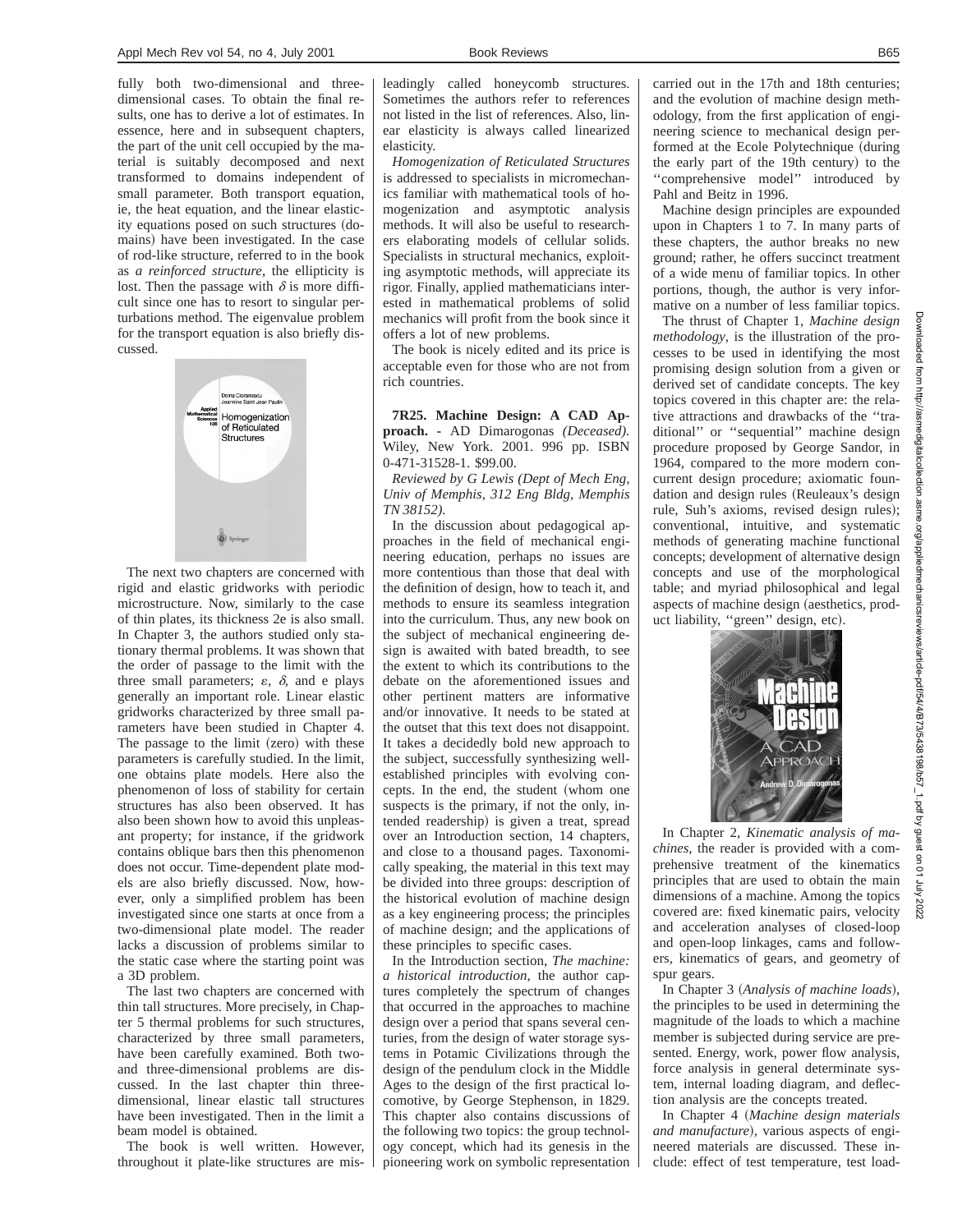ing rate, and time on the tensile properties of materials; materials processing methods; materials selection; determination of factor of safety; and estimation of statistical parameters relevant to design reliability.

In Chapter 5 (Sizing machine components *for strength*), the basic mechanics of materials concepts are presented. The topics covered may be clustered into four groups. The first group is the analysis of stresses developed when a machine member is subjected to quasi-static tension force, compression force, torque, or bending moment acting alone. The second group focuses on stress analysis when the aforementioned types of loading act simultaneously on the member. The third group considers stress analysis of various common machine components (such as thin- and thick-walled pressure vessels, interference fit joints, and rotating disks). Stress analysis when a machine member is subjected to dynamic loading is covered in the fourth group.

The various methods that may be used to model all features of a machine's components and track the machine's overall performance are the subject of Chapter 6 ~*Computer methods for machine modeling*!. The salient features of two broad categories of these methods are presented. The first is geometric modeling (exemplified by computer-aided machine design). The examples discussed in second category of methods, solid modeling, are wireframe, surface, and constructive solid geometry modeling. Other topics covered in this chapter include: geometric transformation of data, mesh generation, the finite element stress analysis method, and stress analysis of axisymmetric solids.

The utilization of machine models to obtain final machine design and methods of obtaining the best possible performance of the selected design are covered in Chapter 7 ~*Machine design synthesis*!. The opening sections of the chapter deal with some fundamental concepts of machine design formalization (namely, machine synthesis, its application to kinematic synthesis of linkages, and uses of a machine macromodel). The rest of the chapter is devoted to a detailed treatment of the principles of machine design optimization, moving from development of the general optimization statement to primers on analytical, numerical, and search algorithmic methods for obtaining maxima or minima in an optimization problem, and concluding with a description of the concept of the minimization of the total cost function.

In the third group of chapters (comprising Chapters 8 to 14), all the concepts covered in the previous chapters are combined with relevant special considerations to present the details of methods that may be used to size a wide variety of common machine elements. These elements are: rivets, bolts, welded joints, and interference fits (Chapter 8); springs, machine mounts and foundations (Chapter 9); clutches, brakes, and friction belts (Chapter 10); hydrodynamic and hydrostatic bearings (Chapter 11); dry contacts and rolling bearings  $(Chapter 12);$ spur, helical, and bevel gears, crossed gearing, worm gear drives, and chain drives (Chapter 13); and shafts, couplings, and keys (Chapter 14). In each of these chapters, the presentational format has three commonalities. First, the underlying principles and governing equations are presented (for example, "stress distribution in highly loaded contacts'' and ''elastohydrodynamic lubrication" in Chapter 12). Second, the selection application $(s)$  are described in detail (for example, in Chapter 12, classes of roller bearings, antifriction bearing design database, bearing loads, and load distribution within a bearing are among the topics covered). Third, example problems are solved. Fourth, an actual relevant case study is described (in Chapter 12, this involved the redesign, by Task Corporation, of the ball bearings of the electric motors for pumps in the hydraulic systems in the Thunder 99 aircraft).

This text has five key attractive features. First, the historical antecedents are given for each of the important principles described. (As a bonus, potted biographies and photographs of all the persons involved in the development of these principles are included.) This is a commendable contribution to the much-neglected field of the history of engineering (there are many of today's young computer nerds who truly believe that Steve Jobs or Bill Gates introduced computing!). Second, many of the case studies presented, all of which are culled from actual events, highlight the way in which machine component design analysis may be utilized in the analysis of service failure of a component. Third, many worked examples are provided of the use of computer methods to solve machine design problems. Fourth, the text has very pleasing aesthetics: a plethora of appropriate typefaces; crisp and fully-annotated diagrams; and well laid-out tables. Fifth, the six appendices are a compendium of much needed information on stress concentration factors, dimensions of standard machine elements, geometrical characteristics of standard hot rolled section members, and properties of various alloys, and the properties of four common cross-sections.

There are two main shortcomings of this text. First, a number of important topics are not covered at all, three examples being: theories of failure for filamentary composite materials (such as the Tsai-Wu theory); the use of the Weibull distribution in analyzing machine component failure data; and cumulative fatigue failure methods, other than the Palmberg-Miner rule (an example is the Corten-Dolan rule). Second, the omission of a discussion of the principles and applications of the geometric element modeling method (upon which the widelyused, commercially-available software,

*ProEngineer®*, is based) in this text, which has a publication date of 2001, is both surprising and disappointing.

All things considered, the author has written an impressive and highly-readable text, and the present reviewer thus recommends *Machine Design: A CAD Approach* very highly to both mechanical engineering students and designers, especially those in the early part of their careers.

**7N26. Acoustical Imaging, Volume 24. -** Edited by Hua Lee *(Dept of Elec and Comput Eng, UC, Santa Barbara CA).* Kluwer Acad Publ, Norwell MA. 2000. 422 pp. ISBN 0-306- 46518-3. \$150.00.

This proceedings, from the 24th International Symposium of Acoustical Imaging, contains articles on the following topics: advanced systems and techniques, microscopy and nondestructive evaluation, and biomedical applications.

The contents are divided into three parts and contain almost 50 papers.

**7N27. Advances in Structural Engineering and Mechanics, Volume 1. -** Proc of 1st Int Conf, Seoul, August 1999. **-** Edited by Chang-Koon Choi and WC Schnobrich *(Univ of Illinois, Urbana IL).* Techno-Press Ltd, Taejon, Korea. 892 pp. ISBN 89-950042-6-6. \$80.00. (2-Vol set ISBN 89-950042-5-8, \$155).

The papers in this proceedings volume cover computational technology, meshless methods, theory of beam/plate, AI and soft computing, plates and shells material and constitutive laws, fatigue and fracture, stability and buckling, structural engineering, optimization and reliability, structural dynamics, earthquake engineering, parallel computational and testing, and structural control.

**7N28. Advances in Structural Engineering and Mechanics, Volume 2.** Proc of 1st Int Conf, Seoul, August 1999. **-** Edited by Chang-Koon Choi and WC Schnobrich. Techno-Press Ltd, Taejon, Korea. 844 pp. ISBN 89-950042-7-4.  $$80.00.$   $(2-Vol set ISBN 89-950042-5-8, $155)$ .

The topics in this proceedings include steel structures, modeling of RC structures, shear and torsion in RC structures, concrete and RC structures, masonry structures, composite materials, structural health monitoring, maintenance and rehabilitation, geomechanics, soil-structure interactions, biomechanics, high-rise buildings, bridge engineering, fluid and wind engineering, and hyundai form of wind engineering.

**7N29. Application of Stress-Wave Theory to Piles: Quality Assurance on Land and Offshore Piling.** Proc of 6th Int Conf, Sao Paulo, Sept 2000. **-** Edited by S Niyama and J Beim. Balkema Publ, Rotterdam, Netherlands. 2000. 800 pp. ISBN 90-5809-150-3. \$105.00

Topics covered include Wave mechanics and its application to pile analysis; Driving equipment and recent developments - New technologies for quality assurance of piles; Pile integrity and low strain dynamic testing; Pile - soil interaction; Codes; High strain dynamic testing of driven and in situ piles - Dynamic testing of large piles; SPT measurements and special field monitoring test; Vibratory pile driving - Vibration in pile driving; Statnamic and other similar techniques; Case histories, pile set-up and correlations between test methods - Prediction reliability; and more.

**7N30. Applications of Fracture Mechanics in Failure Assessment.** Proc of ASME Pressure Vessels and Piping Conf, July 2000, Seattle. **-** Edited by R Mohan ASME, New York. 2000. 224 pp. ISBN 0-7918-1893-4. ASME Book No H01180. \$100.00. (ASME members \$50.00).

This volume of 24 full-length, peer-reviewed technical papers covers the following major topics:

Development and User Experience of Ad-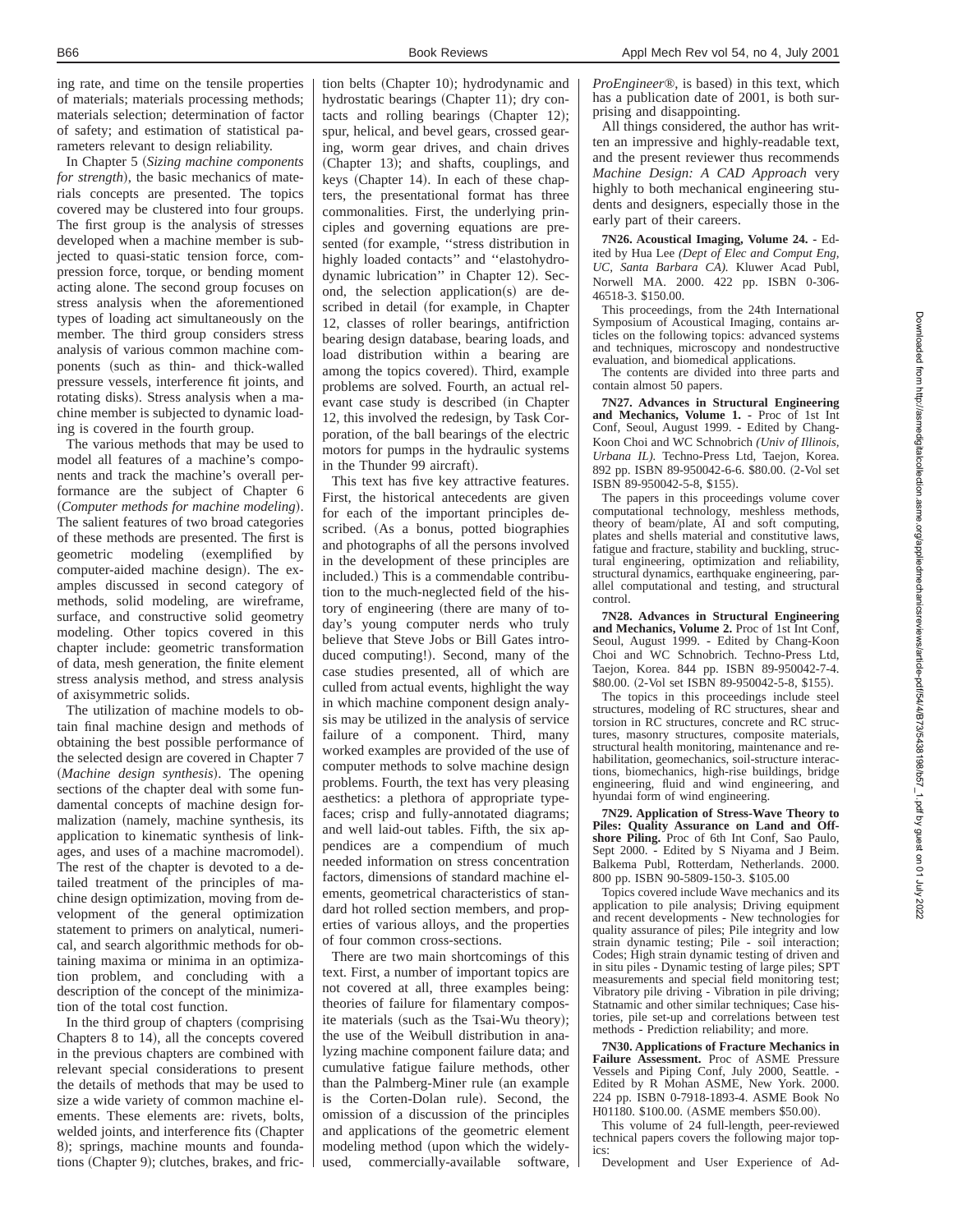vanced Methods of Fracture Mechanics Assessment: These papers discuss the FAD approach to fracture, the use of the R6 method, results of a study using the Gurson model, the UK experience with the operation of LPG storage spheres and related programs, evaluation of various methods for determining fracture toughness curves, the prediction of toughness behavior, and methods for estimating parameters characterizing crack propagation.

The Master Curve: These papers discuss the applications of master curve technology to the assessment of structures, addressing the effect of loading rate, the effect of constraint loss, margins and material uncertainty, universality of the master curve shape, practical results, etc.

**7N31. Composite Structures: Theory and** Practice. (STP 1383). - Edited by P Grant *(Boeing Commercial Airplane Group)* and CQ Rousseau *(Bell Helicopter Textron)*. ASTM, W Conshohocken PA. 2000. 552 pp. ISBN 0-8031- 2862-2. \$295.00.

This comprehensive publication reflects the latest worldwide research in composite structures technology and specifically focuses on structural certification and qualification concerns. It includes 29 peer-reviewed papers, written by academia, government, and industry experts. The papers are divided into the following sections: Structural damage tolerance, Skin-stringer behavior, Rotorcraft and propeller structural qualification issues, Bolted joint analysis, Test methods, Strength prediction, and Environmental effects.

**7N32. Experimental Evidence and Theoretical Approaches in Unsaturated Soils.** Proc of an Int Workshop on Unsaturated Soils, Trento, Italy, April 2000. **-** Edited by A Tarantino and C Mancuso. Balkema Publ, Rotterdam, Netherlands. 2000. 200 pp. ISBN 90-5809-186-4. \$30.00.

A tradition of geotechnical engineering researchers in Italy is to invite young fellows to present their work and stimulate discussion. Accordingly, this proceedings is from the workshop which was a forum for 12 post-graduate and post-doctoral researchers from different universities to present their recent work in unsaturated soil mechanics. Papers included were revised following comments and suggestions from the audience and post conference referee. Topics cover the area of unsaturated soils: innovative experimental techniques, new experimental data on compacted, collapsible and swelling soils, and advances in constitutive modeling. This publication is expected to be of value to researchers and engineers working with unsaturated soils.

**7N33. Experimental Physics and Rock Mechanics. -** Edited by AN Stavrogin, BG Tarasov, C Fairhurst. Balkema Publ, Rotterdam, Netherlands. 2000. 360 pp. ISBN 90-5809-213-5. \$65.00.

This monograph summarizes the results of experimental investigations on the mechanical behavior of rock, conducted over a period of 40 years in the Laboratory for the Physics of Rocks at High Pressures. Contents include Pre-failure and post-failure strength and deformation properties of rocks under a wide range of stress states and loading paths; Time-dependent properties of rocks; Effect of deformation rate on the ''postpeak strength'' properties of rock and energy balance during dynamic uncontrolled fracture; and Mechanics of deformation and fracture of saturated rocks.

**7N34. Fatigue and Fracture Mechanics: 31st Volume.** (STP 1389). - Edited by GR Halford *(NASA Lewis Res Center, 21000 Brookpark Rd, Cleveland OH 44135)* and JP Gallagher *(Univ of Dayton Res Inst, Dayton OH).* ASTM, W Conshohocken PA. 2001. 560 pp. ISBN 0-8031- 2868-1. \$295.00.

The latest volume in this on-going series examines a broad range of topics including advances

in analysis and predictive capability, behavior of new and emerging materials, design tools and approaches to control failures, accelerated testing, and industrial applications.

There are 29 peer-reviewed papers which are divided into five sections:

*Swedlow Memorial Lecture* - addresses undergraduate educational needs in the area of fatigue and fracture;

*Keynote Tributes to George Irwin* - summarizes some of the most important contributions of Dr George R Irwin, the father of modern fracture mechanics;

*Cyclic Stress-Strain and Fatigue Resistance* provides experimental or analytical insight into approaches for the evaluation of the cyclic durability resistance of engineering materials;

*Elastic-Plastic Fracture Mechanics* - examines methods of how to apply this technology to lowstrength structural materials used in most civil, oceanographic, power plant, and automotive applications; and

*Crack Analyses and Application to Structural Integrity* - Investigates advances in crack analyses, fatigue crack growth behavior, and structural applications.

**7N35. Fracture Mechanics in Engineering Structures and Rock Mass. -** Edited by BG Orekhov and MG Zertsalov. Balkema Publ, Rotterdam, Netherlands. 2000. 300 pp. ISBN 90- 5410-285-3. \$85.00.

The book covers the application of the concepts of failure mechanics in investigating the deformation and strength of engineering struc-tures and rock bases. The book contains examples to illustrate the application of the developed method for solving a range of practical problems. Contents include Strength and deformation of brittle materials; Analytical models of the strength of brittle materials; Strength of building conditions and structures; Mechanics of the failure and deformation of rocks and concretes under compression; Elastoplastic model of rocks and the criteria of failure under compression; and Investigation of the load-bearing capacity of engineering structures.

**7N36. Geotechnical and Geoenvironmental Engineering Handbook. -** Edited by RK Rowe *(Dept of Civil Eng, Univ of W Ontario, London, Canada).* Kluwer Acad Publ, Dordrecht, Netherlands. 2001. 1160 pp. ISBN 0-7923-8613-2. \$499.00.

This one-volume handbook discusses a wide array of topics that have entered the mainstream of Geotechnical and Geoenvironmental Engineering over the past two decades, while at the same time not losing sight of the more conventional aspects of the discipline. The topics covered range from conventional saturated soil mechanics to unsaturated soil behavior, rock mechanics, hydrogeology, and geosynthetics. The book deals with pavements, shallow and deep foundations, embankments, slopes, retaining walls, buried structures, dynamics and earthquakes, contaminant transport, groundwater monitoring, and the containment, treatment and remediation of contaminated sites. Risk assessment and risk-based management for both geotechnical and geoenvironmental applications are discussed. The 30 various chapters of the book have been extensively cross-referenced to assist the reader who opens the book at the section most relevant to their current needs in finding other relevant material in this book.

**7N37. Manual of Bridge Engineering. -** Edited by MJ Ryall, GAR Parke, JE Harding. Thomas Telford Ltd, London. 2000. 1040 pp. ISBN 0-7277-2774-5.

As bridge design becomes ever more innovative and the demands placed on bridges increase, the bridge engineering industry faces a constantly growing variety of challenges. This manual addresses these challenges. Not only does it provide a comprehensive overview of the subject of bridge engineering from concept to

completion, but it focuses on detailed aspects of analysis, design, construction, and maintenance.

Throughout the book, emphasis has been placed on simplicity - the authors have attempted to present a text which is straightforward and not obscured with unnecessary detail. Each chapter is written in sufficient depth to enable budding engineers to gain an awareness of the subject matter and allow more seasoned engineers to refresh their memories or discover something new. Numerous references are available which can be explored for more refined or extended information.

The manual begins with an introduction to all of the bridge types encountered in bridge construction, from the simplest beam through arches, to the more complex cable stayed and suspension bridges, and describes their behavior in a qualitative manner. It moves on to discuss loads beginning with a brief history of loading specification and focusing on some current code specifications. It makes reference to loads due to wind, temperature, shrinkage, and construction and introduces the reader to the concepts of load distribution as well as explaining the use of influence lines in bridge design.

The middle section of the manual deals with the analysis, design, and construction of the more commonly known bridge types. It discusses analysis tools and explains general design concepts, both globally and locally. The modern methods of construction for each particular bridge types are explained.

The manual also considers modern developments in the construction of bridges and the consideration of aluminum, fibre composites, bridge enclosures, and intelligent structures. This section discusses expansion joints, bearings, parapets, drainage, waterproofing, and substructures.

The manual concludes with a look at bridge management. It offers guidance on what is to be considered once the bridge has been commissioned, including protection of both concrete and steel (also with reference to scour protection), project planning, management systems and strategies, inspection, monitoring, assessment and repair, and strengthening.

**7N38. Mechanical, Thermal and Environmental Testing and Performance of Ceramic Composites and Components.** (STP 1392).  $-$ Edited by MG Jenkins *(Univ of Washington)*, E Lara-Curzio *(ORNL, Oak Ridge TN 37830),* ST Gonczy *(Gateway Mat Tech).* ASTM, W Conshohocken PA. 2000. 340 pp. ISBN 0-8031-2872-X. \$125.00.

This concise, archival reference examines the results of the latest research and developmental programs on continuous fiber ceramic composites. It examines specific issues, such as thermal stresses, stress gradients, measurement capabilities, gripping methods, environmental effects, statistical considerations, and limited material quantities.

There are 22 peer-reviewed papers divided into four major categories: Room-temperature test results methods, Test results/methods related to design implications, Environmental effects and characterization, and Damage accumulation and material development.

**7N39. Metal Forming 2000.** Proc of 8th Int Conf, Krakow, Poland, Sept 2000. **-** Edited by M Pietrzyk, J Kusiak, J Majta, P Hartley, I Pillinger. Balkema Publ, Rotterdam, Netherlands. 2000. 780 pp. ISBN 90-5809-157-0. \$110.00.

Metal forming has for years maintained its position as the most efficient way of shaping metals and alloys. Metal forming technologies have to improve continuously to face higher and higher requirements regarding the quality of products. Therefore, a lot of effort is placed on scientific research in this field. The conference is a forum for the exchange of knowledge on the progress of theoretical and experimental works in this field. This book contains papers that present state-of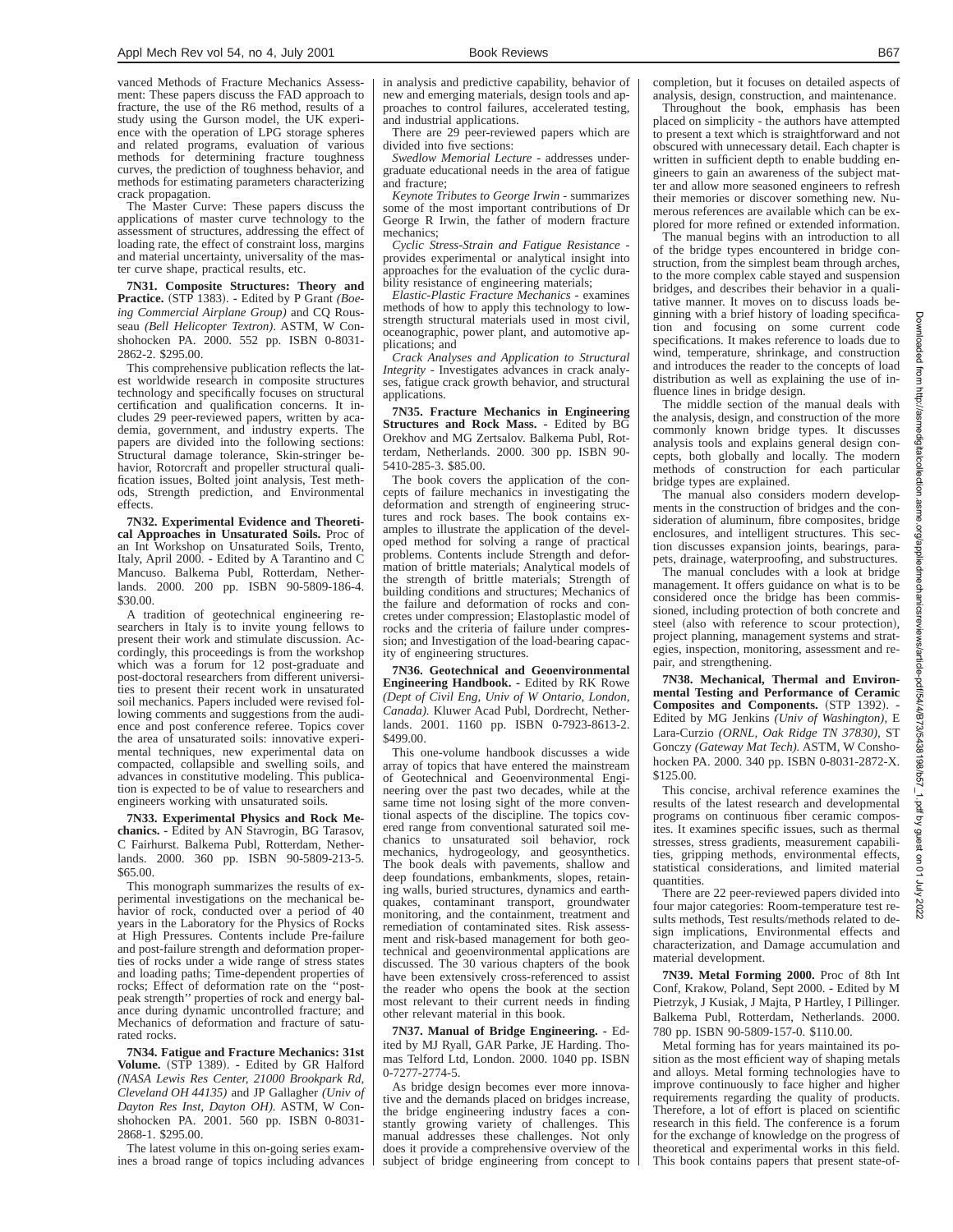the-art knowledge in the field of metal forming science and technology.

**7N40. Understanding and Predicting Material Degradation.** Proc of ASME Pressure Vessels and Piping Conf, July 2000, Seattle. **-** Edited by R Mohan. ASME, New York. 2000, 200 pp. ISBN 0-7918-1894-2. ASME Book No H01181. \$90.00. (ASME members \$45.00).

This volume of 24 full-length, peer-reviewed technical papers addresses the unresolved issues in the areas of material degradation, failure, and life prediction under complex operating conditions.

**Non-Classical Problems in the Theory of Elastic Stability. -** E Elishakoff *(Dept of Mech Eng, Florida Atlantic Univ, Boca Raton FL 33431-0991),* Y Li *(Alpine Engineered Prod),* JH Stranes Jr *(Struct Mech Branch, NASA Langley Res Center, Hampton VA 23665).* Cambridge UP, New York. 2001. 336 pp. ISBN 0-521- 78210-4. \$85.00 (Under review)

Primer in Elasticity. - P Podio-Guidugli *(Dept of Civil Eng, Univ di Roma ''Tor Vergata'', Rome, Italy)*. Kluwer Acad Publ, Norwell MA. 2000. 108 pp. ISBN 0-7923-6642-5. \$59.00. (Under review)

### **V. MECHANICS OF FLUIDS**

**7R41. Analytical Fluid Dynamics, Second Edition. -** G Emanuel *(Dept of Mech and Aerospace Eng, Univ of Texas, Arlington TX),* CRC Press LLC, Boca Raton FL. 2001. 790 pp. ISBN 0-8493-9114-8. \$89.95.

*Reviewed by M Gad-el-Hak (Dept of Aerospace and Mech Eng, Univ of Notre Dame, Notre Dame IN 46556).*

This is the second edition of a graduatelevel textbook that first appeared in 1994. The author is a distinguished teacher and scholar of fluid mechanics, particularly compressible flows. The book contains some original research, but also much of the fundamentals needed for a first graduate-level course in fluid dynamics. The emphasis is on compressible flows and the analytical, in contrast to numerical or empirical, approach. Much new material has been added since the first edition, increasing the original 424 pages to 790 pages, and the 18 chapters to the present 23.

The book is organized into five parts: Basic Concepts, Advanced Gas Dynamics, Viscous/Inviscid Fluid Dynamics, Exact Solutions for a Viscous Flow, and Laminar Boundary-Layer Theory for Steady Two-Dimensional or Axisymmetric Flow. Each chapter has its own list of references and a limited number of problems suitable for the classroom. Unlike the first edition, however, the present book does not provide hints for answers to the problems.

New chapters in the second edition include Calorically Imperfect Flows; Sweep; Interaction of an Expansion Wave with a Shock Wave; Unsteady, One-Dimensional Flow; and Force and Moment Analysis. Chapters dominated by the author's own scholarly work and unique to this book include The Substitution Principle; Sweep; and Second-Order Boundary-Layer Theory. The discussion on the second coefficient of viscosity and bulk viscosity, a controversial subject prone to errors in most other textbooks (see *Journal of Fluids Engineering*, vol 117, no 1, pp  $3-5$ , 1995), is superb in the present book, reflecting George Emanuel's seminal contributions to this issue.



The pluses for this book are the precise mathematics, the broad coverage, the increased emphasis on practicality, and the lucid, personable writing style. First principles are emphasized, and empiricism is kept to a minimum and clearly flagged when used. The author does state at the outset that major topics such as turbulence, computational fluid dynamics, and rarefied gas flows are left to other more specialized books. On the negative side, discussion of the physics is often austere and the book has the feel of enhanced classnotes. More discussion of the limits of the different approximations used such as the continuum hypothesis, the incompressible flow assumption, and the inviscid flow approximation would have been most welcome. The book does not contain a single photograph, a most curious omission in a treatise about fluid flows. Students would have benefited greatly from seeing a picture of an oblique or bow shock wave. The organization could have been streamlined a bit, perhaps avoiding going back and forth between compressible and incompressible flows.

This reviewer was not impressed with the production job performed by CRC Press. Several typographical errors were found including a glaring one in the back cover. A half decent copy editing job should have spotted those. The typesetting appears to be quite unprofessional, resembling more desktop publishing or camera-ready manuscript. In particular, all equations containing vectors are eye sores and do not have the crisp look that can be obtained nowadays with readily available software such as La-TeX. The line drawings are amateurishly generated as well as poorly reproduced. The particular copy this reviewer received came unglued presumably as a result of the trauma of double shipping, first to *Applied Mechanics Reviews* then to the reviewer.

The present book competes with many

good ones on the same general topic. Panton's *Incompressible Flow*, while limited in its discussion of compressible flows, provides an excellent, comprehensive introduction at the graduate level. Saad's *Compressible Fluid Flow* is suited for both senior undergraduate students and first-year graduate ones. Anderson's *Modern Compressible Flow* and *Hypersonic and High Temperature Gas Dynamics* provide a broader coverage while staying more approachable to the students. Emanuel's *Analytical Fluid Dynamics* is precise in its mathematics and offers more rigorous analysis, but needed more fillings between the numerous equations, more pedagogical material. This reviewer recommends the present book *Analytical Fluid Dynamics* for fluid dynamics scholars searching for a serious reference book on continuum, compressible, laminar flows, but recommends something else for the classroom.

**7R42. Metode Matematice in Aerodinamica.** Mathematical Methods in Aerodynamics. (Romanian). **-** L Dragos *(Fac of Math, Univ of Bucharest, Str Academiei 14, Bucharest, 70109, Romania).* Editura Acad Romane, Bucharest. 2000. 560 pp. Softcover. ISBN 973-27-0781-X.

*Reviewed by L Librescu (Col of Eng, ESM Dept, VPI and State Univ, Blacksburg VA 24061-0129).*

Professor Lazar Dragos belongs to the younger generation of Romanian scientists in applied mathematics and mechanics and represents the best product of the brilliant school of aerodynamics illustrated by its founders, Victor Valcovici, Elie Carafoli, and Caius Jacob. His book contains the results generated by him during a period of three decades or so, in which he has interacted with his former students, now established names in the area of aerodynamics.

The present book presents a thorough approach of the aerodynamics of aircraft wings in various flight speed regimes, including the subsonic, transonic, and the supersonic ones. One of the distinguished features of this work consists of an unifying approach for all these cases, approach based on the *fundamental solution methodology*. The book is divided into 11 chapters arranged in the order of the complexity of the exposed, material and contains six appendices.

Chapter 1 provides a brief review of the equations of the ideal compressible fluids, and of their linearized and irrotational counterparts. Within the same chapter, a review of the theory of shock waves is also provided.

Chapter 2 is devoted to the equations of the linearized aerodynamics and their fundamental solutions. Within this chapter, the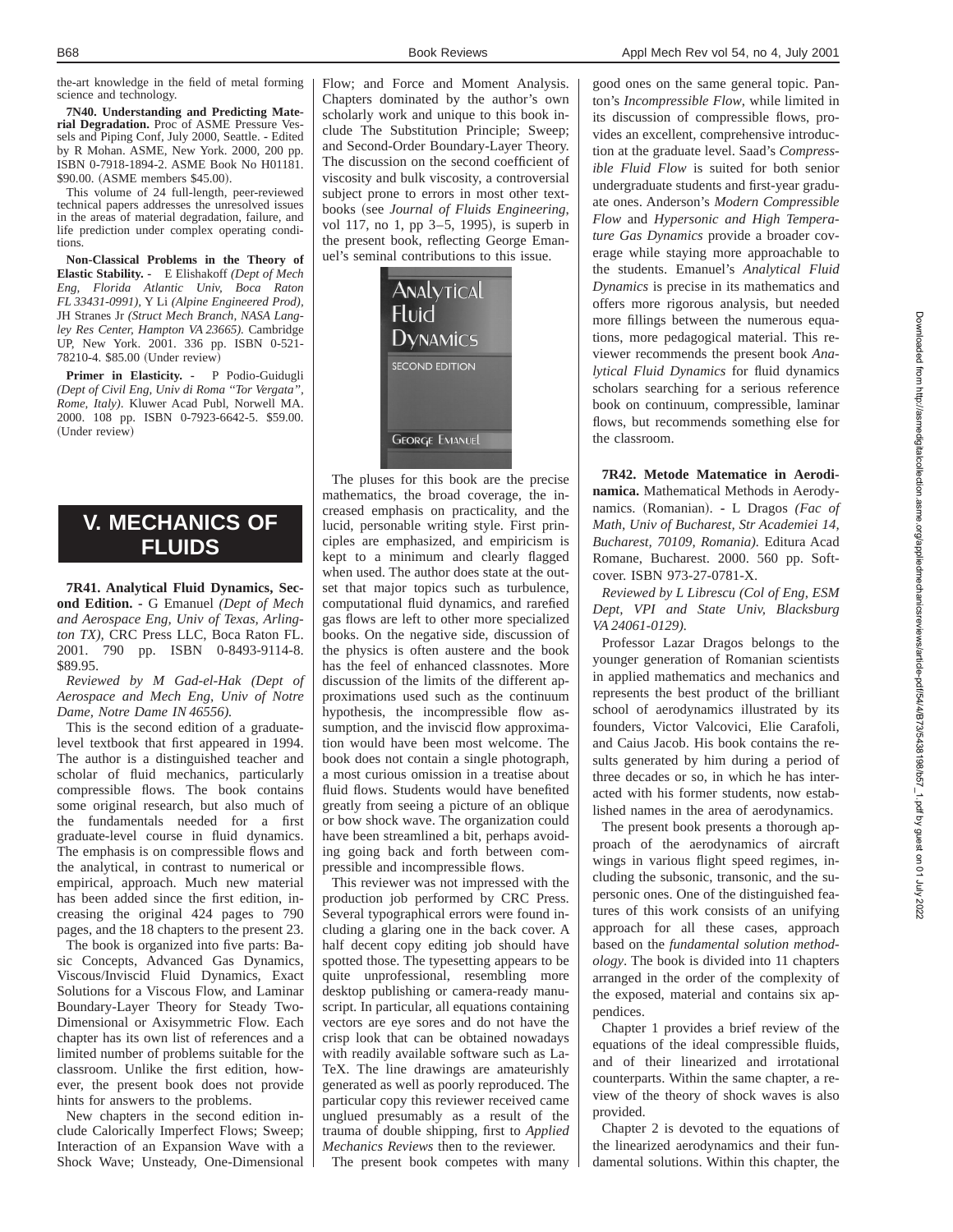small disturbance concept is used to derive the governing system of equations and the boundary conditions necessary for determining the disturbance quantities related to the pressure, velocity, and air density. In this chapter, the fundamental solutions of the equation for the velocity potential are obtained for each speed regime, and for both the stationary and nonstationary cases. In this context, a wide use of the generalized functions (distributions) was made. In addition, alternative methods, among these, that one based on the concept of the fundamental matrices was provided.

The third chapter treats the case of wings of infinite aspect ratios in a subsonic gas flow. In this context, the method of the singular integral equations considered in conjunction with that of the fundamental solution methodology is used to determine the pressure jump, and implicitly, the aerodynamic lift and twist moment that appear in the aeroelastic governing equations. A variety of situations are considered for which the pressure jump is determined. Such situations concern, eg, the wing in the presence of the ground effect; the case of the symmetric profile; the wing in a wind tunnel; the case of a biplane, and of wings in tandem, etc. Notice that in all these cases, the concept of fundamental solutions developed by the author was used.

In Chapter 4, the boundary element method (BEM) is used to address the problem of aircraft wings of infinite aspect ratio in a subsonic flow field. As is shown via the application of this method, it is also possible to consider the case of thick profiles. The results obtained by this method are validated by comparing the obtained predictions with the exact ones obtained for the case of circular obstacle and an incompressible flow.

Chapter 5 deals with the theory of aircraft wings of finite span in a subsonic flow. Herein the author develops an original mathematical model of lifting surfaces that is based on the method of the fundamental solutions.

The power of these methodologies appears again from the fact that the resulting equations contain, implicitly, the famous assumptions used by Prandtl in his lifting surface model, assumptions that, in contrast to Prandtl lifting surface model, have not been a priori postulated. Powerful analytical and numerical methods are supplied for the solution of the equation of lifting surfaces.

The case of the wings of small aspect ratio is also addressed in this chapter.

Chapter 6 is devoted to lifting line (straight and curved), theory aerodynamics in which framework the author makes use of the method of the fundamental solutions.

The application of this method yields the famous Praudtl's equation. The solution of this singular integro-differential equation, and its extensions done by Weissinger and

Reissner, as well as its exact solution done by Vekua are contained in this chapter.

In Chapter 7, the problems addressed in Chapter 4 for the case of the 2D wing, based on the boundary integral method, are extended to the case of the 3D wing.

In Chapter 8, the case of the wing in a stationary, supersonic flow is considered. A wealth of results that concern the 3D wing, obtained via the application of the fundamental function methodology, are supplied.

In Chapter 9, the problem of the stationary transonic aerodynamics is considered. As a first step, the general transonic smallperturbation equation that contains the nonlinear term due to von-Karman is derived. The fundamental solutions for the 2D and 3D flows, when the motion is accompanied by a shock-wave or is free of it, are developed.



Chapter 10 is devoted to the unsteady motion of a gas in various flight speed regimes, and in the context, the disturbance pressure on an harmonically oscillating wing is determined. For the subsonic compressible flows, Possio's integral equation is derived, and as special case, its counterpart for the incompressible and transonic flows is obtained. A thorough analysis related with the various representations of the aerodynamic kernels and the solution of the integral equations for these cases is presented.

A similar analysis is done for the case of 2D and 3D harmonically, oscillating wings in a supersonic, and in the limit, in a transonic flow.

Chapter 11 is devoted to the aerodynamics of slender bodies in both subsonic in supersonic flow fields. Finally, the six appendices provide details about the mathematical tools that have been used in the treatment of the various problems.

Appendix A supplies a concise treatment of Fourier transform and of the distribution theory. Appendix B includes basic items related to the determination of some intricate integrals; Chapter 6 deals with the solution of singular integral equations of the Cauchy type.

Appendix D discusses the concept of the finite part of improper integrals, with special emphasis on such integrals appearing in aerodynamics. Appendix E presents some basic results on multiple singular integrals, while Appendix F surveys some results

connected with the quadrature formulas of the Gauss type used to evaluate the principal value of integrals.

The book ends with an extensive list of references related to each chapter. In the reviewer's opinion, *Metode Matematice in Aerodinamica* represents a valuable contribution to the treasure of the literature in the area of the aerodynamics of aircraft wings and aeroelasticity. Research workers and graduate students of the faculties of applied mathematics or from the departments of aeronautics of polytechnic universities, as well as engineers with a need for results of modern aerodynamics and a willingness to accept modern analytical tools will certainly find, each one in his own way, this book an exceptional value.

A single barrier, that of the language remains, but this difficulty can be removed through a translation of the book into English; a fact that is highly desirable.

**7R43. Multi-Media Fluid Mechanics. -** GM Homsy, J Koseff, C Robertson *(Stanford Univ)* H Aref, S Thoroddsen *(Univ of Illinois, Urbana IL),* K Breuer *(Brown Univ),* S Hochgreb *(Sandia Natl Labs),* B Munson *(Iowa State Univ),* K Powell *(Univ of Michigan).* Cambridge UP, Cambridge, UK. 2000. CD-ROM. ISBN 0-521- 78748-3. \$19.95.

*Reviewed by TF Balsa (Dept of Aerospace and Mech Eng, Univ of Arizona, Tucson AZ 85721).*

This CD-ROM is a superb rendition of some of the most important concepts in fluid mechanics, including an excellent library of flow visualization pictures (mostly short movie clips and computer animations). The CD is designed to complement, either at the undergraduate or intermediate graduate levels, traditional instructor-based courses in fluid mechanics. It can also be used as a stand-alone source by a mature student, researcher, or practicing engineer to facilitate the review some of the key ideas in the subject.

The CD is very attractively produced, quick and easy to install, and runs well on a mid-priced PC  $($1300 - $1500$  price range, about one year old; this reviewer tried it on three different computers including a laptop of the same vintage).

The CD is very moderately priced (under \$20). This reviewer estimates the ratio (educational value to cost) to be (almost) infinite and has purchased three CDs for departmental use and plan to purchase another five for student use. As the reader may guess, this reviewer highly recommends the CD to both instructors as well as students. The CD enables the subject of fluid mechanics, where flow-visualization historically played an important role, to come alive to impart lasting visual impressions and images, most of them in color.

This reviewer will introduce his own terminology to describe the contents of the CD. At the outset, one should know that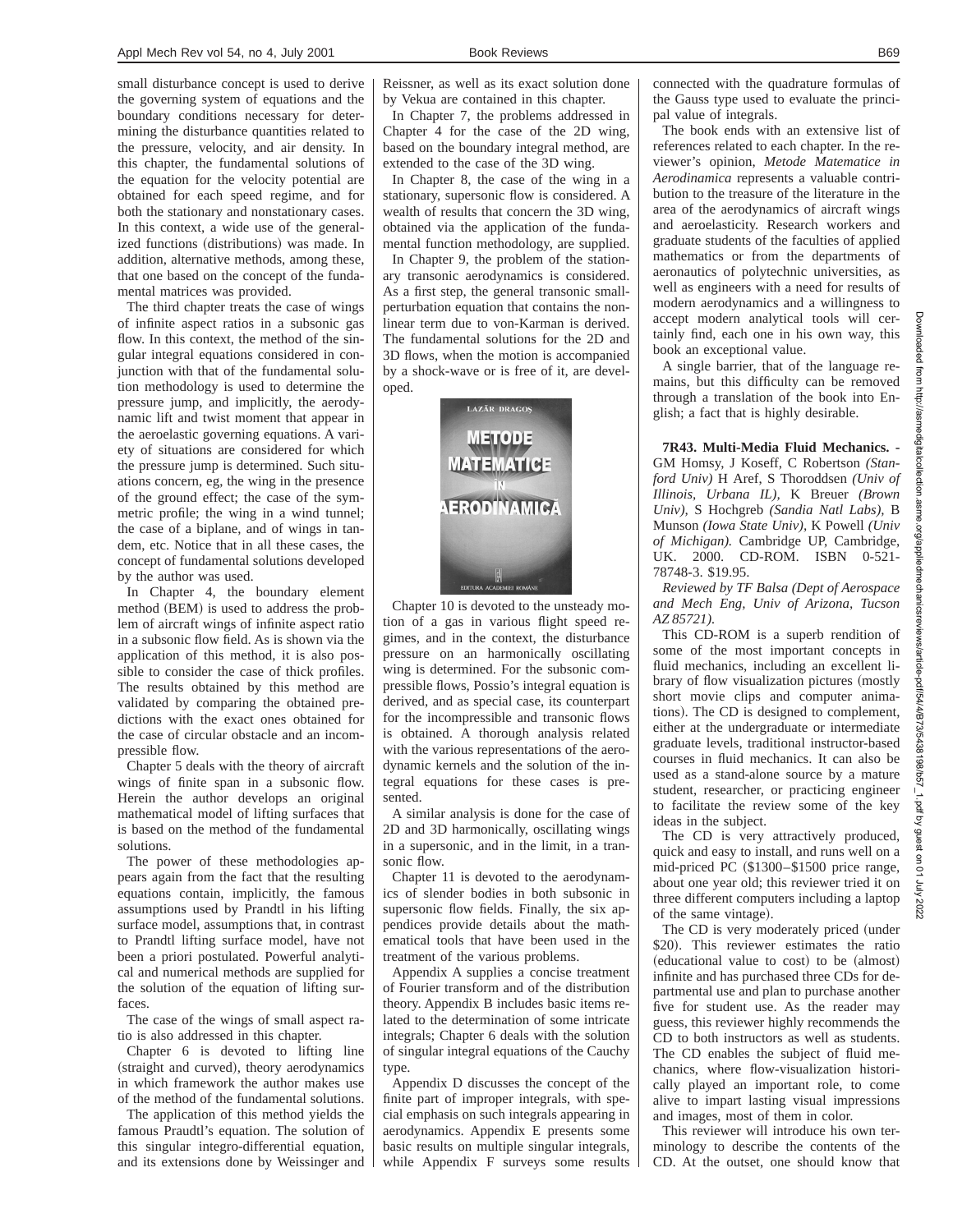there is no audio. This reviewer did not find this to be a problem, but perhaps in a new release audio can be included (this is probably not as simple as it sounds). Audio would help to draw the viewers' attention to certain aspects of the visualizations. It is worth reemphasizing that the CD is meant to be a companion to a course on fluid mechanics (so the audio could come from a qualified instructor).

The CD contains five chapters (Dynamics, Kinematics, Boundary Layers, History, and Video Library). Each chapter contains numerous sections (eg, Reynolds Number: Inertia and Viscosity in the chapter on Dynamics); sections are further subdivided into topics (eg, Simple Flows with and without Inertia in the aforementioned section). A topic may be several pages long. A page is equivalent to a large ''window'' of information on the computer monitor. The left hand side of the page contains a verbal description of the topic, generally clearly written. The right hand side contains a visual image, usually a short and relevant movie clip.

Navigation is done by a mouse-pointer acting on pull-down menus, page tabs, or tool bars. The verbal information on a page often contains ''hot links'' to other topics. For example, still referencing the aforementioned section, one finds another topic on Dynamic Similarity. It is described on three pages (each can be brought to the foreground via tabs). A hot link in color on the second page is Vortex Shedding; a mouse click on this takes the reader to a different part of the CD; namely, the topic on Flow over Cylinder: unsteady motion. One can get ''lost'' in the book; special icons are provided for "Home," "Return," "Help," and ''Quit.'' I think a small printed pamphlet would provide a helpful reference for the basic organization of the CD, that is, the layout of all the chapters, sections, and topics.

Compressible flow (eg, shock waves) and transport phenomena (eg, convective heat transfer) are not covered in detail. For example, the internal search-engine acting on *Shock Wave* produced one entry. The search on *Supersonic* yielded no entries. On the other hand, for incompressible flows, the entire Reynolds number range is discussed.

The CD contains a number of simulators that open up in separate java application windows. These are:  $1$ ) boundary layer solver (ie, the user provides the external steady flow for which the boundary layer  $development$  is calculated numerically),  $2$ ) a potential flow simulator that can be used to calculate the flow pattern for arbitrary combination of elementary building blocks (eg, point sources, vortices, uniform stream, etc), and 3) a molecular dynamics simulator to track the motion and interaction of many (on the order of  $100$ ) particles to develop a feel for the continuum hypothesis. This reviewer should also mention the historical material on the ''greats'' of fluid mechanics  $(15$  in number; from Couette to von Karman) and the extensive video library containing 256 animations. The collection in the library is directly accessible without opening the other chapters.

There is a lot of material on this CD. Even an experienced researcher can spend hours(!) browsing around and viewing classic animations, either experimental or numerical. This reviewer thoroughly enjoyed this activity. Many of the video clips are also available from other sources. However, this  $CD$  is a compact (no pun intended) source of reference. The verbal descriptions are longer and much more informative than typical captions in a photo album of flow visualizations.



This reviewer is no computer expert, yet had no problem navigating through the various topics. However, this reviewer was unable to print any information from the CD or minimize the window when the CD was running. These may be minor shortcomings.

The verbal commentary is generally clear and good. There are some instances where greater precision should be exercised. For example, it is stated that the flow outside a boundary layer is irrotational. An experienced reader will immediately recognize the implicit meaning (ie, irrotational upstream flow). A student, however, may be confused. Here is where the instructor must step in. Another instance is in the potential (irrotational) flow simulator in which there is an option to view the motion of a small line of fluid particles of fixed identity. The line rotates. Again, an experienced reader will immediately understand this. A student, on the other hand, may be puzzled. Audio would also help to explain things.

Few things are perfect in life. This CD, *Multi-Media Fluid Mechanics*, is an excellent study-companion. This reviewer recommends it enthusiastically. It is also a bargain. CUP: please do not raise the price!

### **7N44. 30th Computational Fluid Dynamics.**

**-** von Karman Inst Fluid Dyn, Belgium. 1999. The aim of these lecture notes on Computational Fluid Dynamics is to provide in-depth presentations of established methods and recent advances in numerical flow simulation. This book focuses on the computation of compressible flow with low Mach number effects. This is notoriously known as a very stiff computational problem because of the large difference in acoustic and velocity scales at low Mach number. Critical applications which are studied are low speed combustion and flame propagation, two phase flows, pressurization and plume formation, but also flow in high lift devices in aeronautics.

The following topics will be covered in detail: Finite volume and finite element schemes for low Mach number compressible flows; Preconditioning methods for removing stiffness due to low Mach number or viscous effects; Adaptivity and error estimation for a finite element method applied to low speed combustion; Hyperbolic pde models for two-phase flow, including flux vector splitting and approximate Riemann solvers, Low Mach number and two-phase flow extensions of the AUSM scheme; A unified staggered grid pressure correction method for incompressible and compressible flow; and Applications in thermohydraulics, cavitating flow and low speed combustion.

**7N45. Computational Aereosciences in the 21st Century.** ICASE/LaRC Interdisciplinary Series in Science and Engineering, Vol. 8. **-** Edited by MD Salas *(ICASE, NASA Langley Res Center, Hampton VA)* and WK Anderson *(NASA Langley Res Center, Hampton VA).* Kluwer Acad Publ, Norwell MA. 2000. 304 pp. ISBN 0-7923- 6728-6. \$123.00.

Over the last decade, the role of computational simulations in all aspects of aerospace design has steadily increased. However, despite the many advances, the time required for computations is far too long. This book examines new ideas and methodologies that may, in the next 20 years, revolutionize scientific computing. The book specifically looks at trends in algorithm research, human computer interface, network-based computing, surface modeling and grid generation, and computer hardware and architecture. The book provides a good overview of the current state-of-the-art and provides guidelines for future research directions.

**7N46. Industrial Computational Fluid Dynamics I. -** von Karman Inst Fluid Dyn, Belgium. 1999.

Progress achieved in the modeling of thermohydraulic phenomena and in the development of robust and efficient numerical techniques makes feasible the application of the computational approach to the investigation of complex flows in situations of industrial interest. These notes present the state-of-the-art of computational solutions to industrial fluid dynamic problems by featuring the capabilities of general flow solver codes offered by different research establishments and software producers and their utilization in an industrial environment.

The first part is devoted to an introductory overview of industrial CFD. Basic lectures describe the efficient and robust schemes/methods and grid generation which can be used for a range of flows from incompressible and low speed to high speed and for steady and unsteady problems. Strong emphasis is given to turbulence modeling and its effect on the simulation.

Additional notes specifically address practical applications and the issue of the practicality of the technology by presenting comparative results for simulation and experiment. The topics cover convective-radiative heat transfer, multiphase flow including free surface flows and surface tension effects, airflow and contamination control within and around buildings, chemical reactions and mixing mass transfer as well as combustion problems.

By its nature and content, the notes are addressed to all industrial users and research laboratories which are interested in acquiring and/or developing a predictive capability in the domain of fluid flow problems, as well as to researchers interested in the application of CFD to the solution of practical problems in an industrial context.

**7N47. IUTAM Symposium on Geometry and Statistics of Turbulence.** Held at the Shonan International Village Center, Japan, November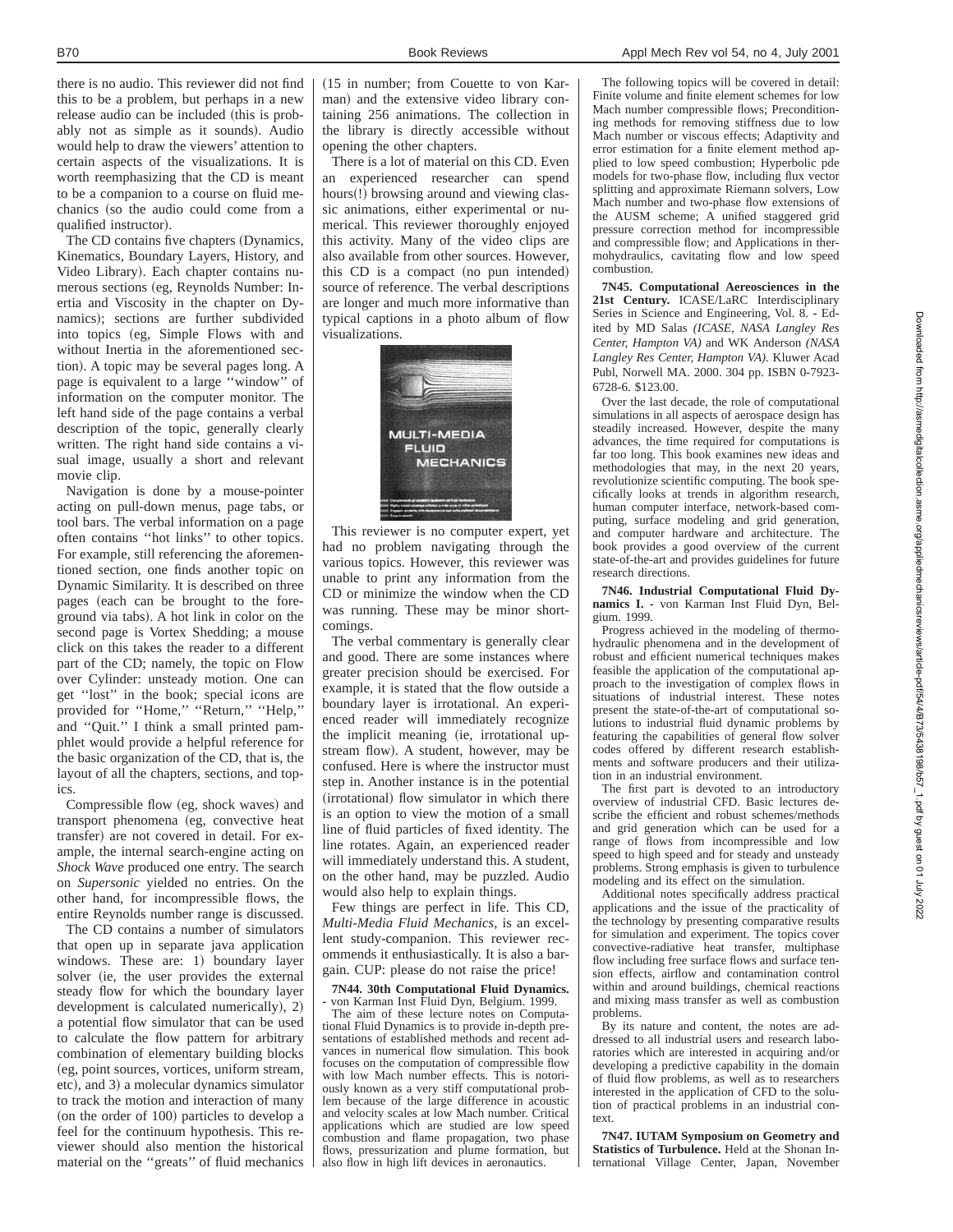1999. **-** Edited by T Kambe *(Univ of Tokyo, Japan),* T Nakano *(Chuo Univ, Japan),* T Miyauchi *(Tokyo Inst of Tech, Japan).* Kluwer Acad Publ, Dordrecht, Netherlands. 2000. 416 pp. ISBN 0-7923-6711-1. \$159.00.

In this book, emphasis is placed on the aspect that the statistical laws in turbulence are not disconnected with the coherent structures distributing randomly in space and forming/decaying spontaneously in time, and that the anomalous scaling laws of a passive scalar in turbulence are captured from the first principle. Existence of such coherences in the stochastic processes of turbulence leads to the intermittency and also non-Gaussian statistics. Details of the geometrical structures are investigated and they are described in terms of vortices of shear layers.

**7N48. Mathematical Aspects of Numerical Solution of Hyperbolic Systems. -** AG Kulikovskii *(Lomonosov Moscow State Univ, Moscow, Russia),* NV Pogorelov, AY Semenov *(Russian Acad of Sci, Moscow, Russia).* CRC Press LLC, Boca Raton FL. 2000. 560 pp. ISBN 0-8493- 0608-6. \$94.95.

This book systematically presents numeric methods of solving problems in hyperbolic systems of partial differential equations. It investigates a variety of problems in gasdynamic, shallow water, magnetogasdynamic, and elasticity equations. The book contains original results obtained by the authors and presents established results in the concise form needed to understand new and more complex material.

This book investigates a number of problems and describes numerical methods based on their analysis. For some systems, it presents the authors' results on the existence and uniqueness of self-similar solutions, which can be used in the development of discontinuity-capturing, highresolution numerical methods. The authors illustrate their work with a number of numerical and analytical solutions from various applications, and purposely present all analytical results from the viewpoint of their possible application to constructing numerical methods.

**7N49. Optical Diagnostics of Particles and Droplets. -** von Karman Inst Fluid Dyn, Belgium. 1999.

Particles and droplets are used in many environments to enhance heat and mass transfer, such as in Diesel combustion engines, spray drying, and in numerous agricultural and chemical processes.

These notes discuss laser velocimetry of particles and droplets by 3D laser Doppler and Doppler global velocimetry as well as phase Doppler techniques and particle image velocimetry. An extensive overview of particle-sizing techniques suiting different types of industrial processes is given. Special attention is given to the performance of advanced phase Doppler techniques in measuring both size and refractive index. Rainbow interferometry is introduced and simultaneous measurements of fuel droplet size, velocity, and refractive index is discussed.

Lectures review signal processing requirements, data processing possibilities and the prerequisites, limitations and accuracies of the techniques as well as implementations into practical instruments.

Apart from applications to specific domains, a deep analysis is provided on the theory of light scattering by small particles and on their imaging, approached by the Generalized Lorenz-Mie Theory.

**7N50. Turbomachinery Blade Design Systems. -** von Karman Inst Fluid Dyn, Belgium. 1999.

Three-dimensional analysis methods have reached a high level of accuracy and are now commonly used for flow and performance prediction of 3D turbomachinery components. However they do not provide any information on geometry changes needed for performance improvement. It is only recently that one has

seen emerging design and optimization tools for turbomachinery components and these notes provide a state-of-the-art review on this topic.

They start with a detailed discussion of loss mechanisms in turbomachinery and how to improve performance by means of lean, sweep and end-wall contouring. This is explained for both compressors and turbines and illustrated with experimental and theoretical results. A prediction method for part-span shroud losses in transonic fans is also included. The course continues with a more global approach to the conception and optimization of turbomachines. Different phases of the design are analyzed to ensure maximum overall performance, taking into account mechanical constraints, cost and weight considerations.

The next part is devoted to computerized blade design systems. After a report on the application of inverse methods to 3D turbine and compressor blade design, it describes an optimization procedure and its CAD-CAM related geometry definitions. The course concludes with a discussion on the influence of non-ideal blade shape related to manufacturing tolerances and blade erosion.

**Engineering Fluid Mechanics. -** WP Graebel *(Dept of Mech Eng and Appl Mech, Univ of Michigan, Ann Arbor MI).* Taylor & Francis Publ, New York NY. 2001. 676 pp. ISBN 1-560- 32711-1. \$89.95. (Under review)

**A First Course in Fluid Mechanics for Civil Engineers. -** DD Gray *(Dept of Civil and Env Eng, W Virginia Univ, Morgantown WV).* Water Resources Publ, Highlands Ranch CO. 2000. 487 pp. ISBN 1-887201-11-4. \$65.00. (Under review)

**Perspectives in Fluid Dynamics: A Collective Introduction to Current Research. -** GK Batchelor, HK Moffatt *(Isaac Newton Inst for Math Sci, Univ Cambridge, 20 Clarkson Rd, Cambridge, CB3 0EH, UK),* MG Worster *(Inst of Theor Geophys, DAMTP, Univ Cambridge, Silver St, Cambridge, CB3 9EW, UK).* Cambridge UP, Cambridge, UK. 2000. 631 pp. ISBN 0-521- 78061-6. \$160.00. (Under review)

### **VI. HEAT TRANSFER**

**7R51. Heat Transfer in Industrial Combustion. -** CE Baukal Jr *(R&D Test Center, John Zink Co LLC, Tulsa OK).* CRC Press, Boca Raton FL. 2000. 545 pp. ISBN 0-8493-1699-5. \$89.95

*Reviewed by Lea-Der Chen (Dept of Mech Eng, Univ of Iowa, 2129EB, Iowa City IA 52242).*

This book, as stated in Preface, is intended to ''fill a gap in the literature for books on heat transfer in industrial combustion, written for the practicing engineers.'' This reviewer would like to congratulate the author for a well-written and a comprehensive book on industrial combustion. This book covers the three modes of heat transfer and their relevance to industrial combustion. It also covers the modeling strategies, including the thermodynamic equilibrium approximation, for example, using the robust NASA equilibrium code; correlations for heat calculation; and CFDbase multidimensional modeling. In addition, this book gives a comprehensive introduction of the experimental techniques that are important to combustion measurements. With the comprehensive review of the literature and the clear presentation of funda-

mentals of mass, momentum, and heat transport in combustion flames, this book should find its place as a valuable reference to practitioners in the field of combustion. As a university professor, this reviewer also finds that this book would be very useful when teaching my combustion and propulsion class (a senior-level technical elective or first-year graduate-level course). Examples from the book such as submerged burners and flame impingements will be used to illustrate the breadth and complexities of the field.



There are 12 chapters, five appendices, and two indices in the book. These chapters are, in numerical order: introduction, some fundamentals of combustion, heat transfer modes, heat sources and sinks, computer modeling, experimental techniques, flame impingement, heat transfer from burners, heat transfer in furnaces, lower temperature applications, higher temperature applications, and advanced combustion systems. The Appendices are reference sources for further information on: common conversions; methods of expressing mixture ratios for CH4, C3H8, and H2; properties for CH4, C3H8, and H2 flames; fluid dynamics equations; and material properties. The book concludes with an author index and a detailed subject index. Each chapter begins with a summary of a literature review and is followed by in-depth discussion of the chapter's subject matter. The book gives a clear link of fundamental principles to industrial combustion. At the same time, it also gives readers a working level of calculation that can be used to estimate heat transfer performance. Should the author plan a second edition of the book, perhaps it could be expanded into a handbook for heat transfer calculation for industrial combustion. In doing so, this reviewer also would like to suggest that Chapter 5 (*Computer Modeling*) be expanded to give more examples that can further illustrate the utilities and limitations of commercial CFD codes for heat transfer calculation of the industrial combustion examples.

This reviewer recommends *Heat Transfer in Industrial Combustion* to his peers as well as to the libraries of institutions for higher learning.

**7R52. Thermal Stresses. -** N Noda *(Dept of Mech Eng, Shizuoka Univ, Hamamatsu, Japan),* RB Hetnarski *(Dept of Mech Eng, Rochester Inst of Tech, Rochester NY, Ja-*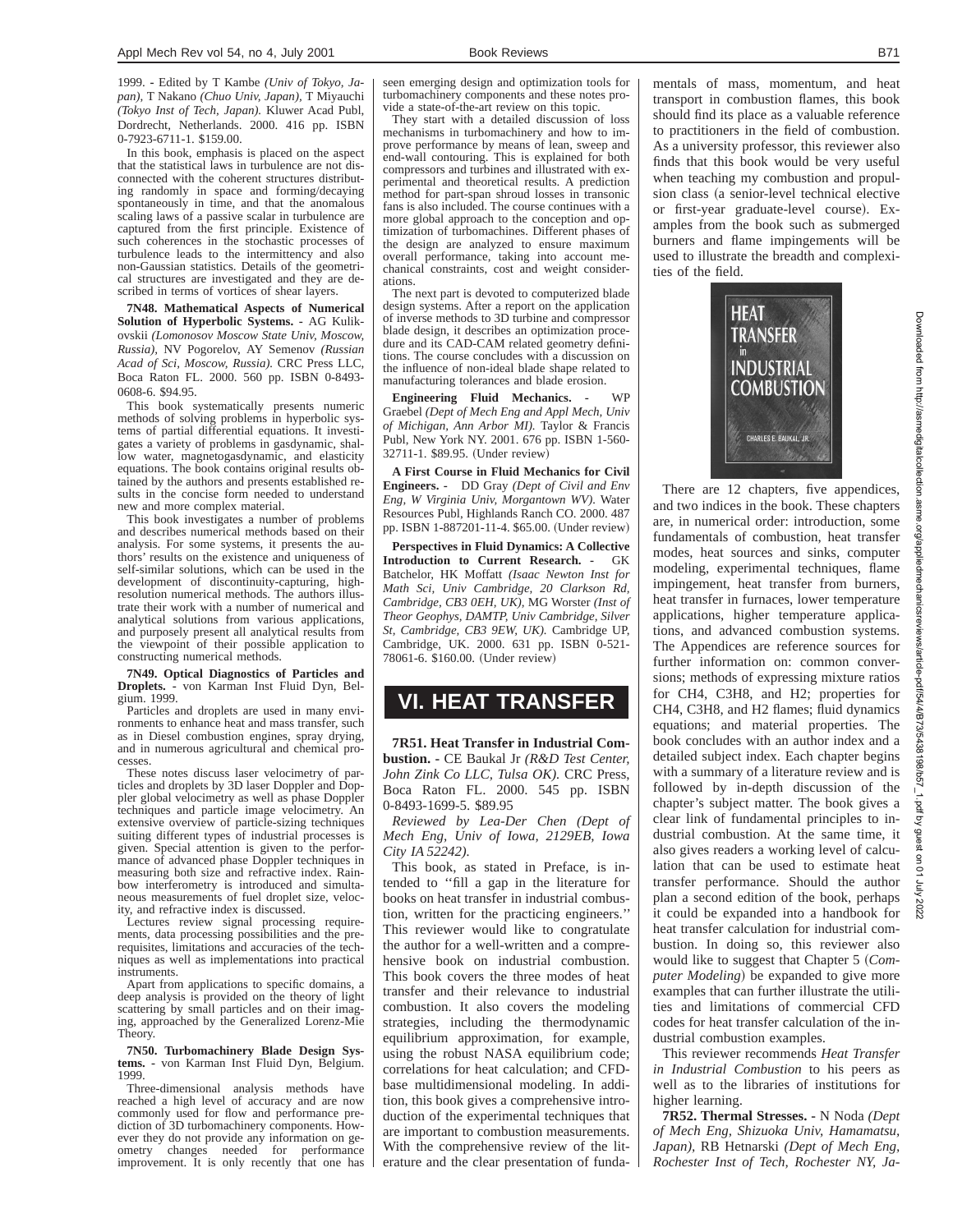*pan).* Y Tanigawa *(Dept of Mech Syst Eng, Osaka Prefecture Univ, Sakai, Japan).* Lastran Corp, Honeoye NY. 2000. 455 pp. ISBN 1-893000-01-X. \$70.00

*Reviewed by P Puri (Dept of Math, Univ of New Orleans, 2000 Lakeshore Dr, New Orleans LA 70148).*

The authors of this book are three eminent researchers who have made significant contributions to thermoelasticity. They have produced an excellent textbook. It is meant for senior undergraduates or graduate students. The reader is expected to be familiar with engineering mechanics and partial differential equations. Some use is made of Laplace transforms and special functions, in particular, the Bessel functions and the Legendre polynomials and functions. Appendices at the end of the book give adequate information on these topics. While the book is primarily meant as a textbook, it can also be useful to researchers as it contains the solutions to the basic problems in thermal stresses.

The language is clear and the illustrative examples are well chosen. They help the reader understand the processes of thermal stresses. For example, one of the illustrative examples is that of a clamped beam subjected to thermal expansion. This example explains very clearly how the thermal stresses are produced. Another illustrative example is the case of two horizontal bars of equal length, but different thermal expansion coefficients, with left ends clamped and right ends attached to a plate that can translate, but not rotate. When the bars are subjected to heating, one of them is subjected to stretching and the other to compression in addition to the thermal expansion. The stresses produced because of these effects are thoroughly analyzed. This reviewer presents these cases as a sample of the simple, but illustrative examples given throughout the book. A salient feature of the book is that most of the exercises have answers. This allows the book to be self instructional. The authors have been able to bring this book to the level of a beginning graduate student. They have successfully avoided notational obfuscation.

Chapter 1 is on thermal stresses in bars. The basic notion of stress and strain is presented. A number of solved examples are given to illustrate the theory. Chapter 2 discusses the thermal stresses in beams. This chapter starts with an exposition of stresses in beams due to mechanical loads, thereby explaining the concept of bending stress (normal stress) and bending moments. After this introductory section, thermal stresses in beams of different shapes and materials under various boundary and initial conditions are calculated.

Chapter 3 contains the derivation of the classical heat conduction equation based on Fourier's law. The concepts of convection and radiation are explained. Solutions to several basic elementary problems are given. In Chapter 4, the governing equations of steady state thermoelasticity are developed. A general solution of Navier's equations in terms of displacement functions and also in terms of Boussinesq-Papkovitch functions is derived. The analogy between the gradient of the temperature term in the thermoelastic equations and the body force term in the isothermal equations of elasticity is analyzed. Finally, the basic equations of thermoelasticity in terms of cylindrical and spherical coordinate systems and for multiply connected domains are derived. Chapter 5 is on plane problems in thermoelasticity. First, the notion of plane stress and plane strain is explained; then the governing equations for plane problems are derived. The governing equations are simplified by introducing the thermal stress function, and a general solution is presented. In the next section, the complex variable method is explained. In the last section, potential functions are introduced to obtain a general solution.



Chapter 6 contains solutions to the problems on thermal stresses in circular cylinders. The following techniques are discussed: The displacement technique, Thermal stress function, Thermoelastic potential, Complex variables, and the Dislocation method. A variety of problems are solved in order to explain these methods. Chapter 7 covers the determination of thermal stresses in spherical bodies. Starting with a simple one-dimensional example of thermal stresses in a spherical shell, the authors present solutions to problems of increasing complexity. Chapter 8 contains problems on thermal stresses in plates. A number of different boundary conditions and thermal loadings are considered. The problems of both theoretical and practical interest are solved.

Chapter 9 contains the analyses of thermal buckling of beams. In the process of buckling, small temperature variations can cause large effects, thereby causing instability. The final chapter is on thermodynamics as it relates to thermoelasticity. In the first section, the mathematical expression for the principle of energy conservation for thermoelasticity is derived. The second section is on the second law of thermodynamics. In this section, the reversible and irreversible processes, the cycle of Carnot, and the entropy are explained. In the next section, the Helmholtz free energy function, F, is introduced, and the Gibbs thermodynamic po-

tential is expressed in terms of F, the stress and strain tensors. It is shown that the function, F, is independent of the spatial gradients of temperature. Entropy and stresses are expressed as gradients of F with respect to the temperature and the strain, respectively. Equations of heat conduction and the dynamical equations of thermoelasticity are derived in Section 4. The loss of energy due to mechanical expansion is taken into account, and the heat conduction equation contains the gradient of strain. Thus, the heat conduction equation and the dynamical equation of motion are coupled. A general solution of these equations is given. Section 5 is on variational theorems in thermoelasticity. Section 6 is on the uniqueness theorem, and the last section is on the reciprocal theorem. In this section, the use of the reciprocal theorem is made to solve a onedimensional problem of thermal loading of a circular cylinder.

The authors have chosen, quite wisely, not to include the current developments in generalized thermoelasticity based on non-Fourier heat conduction laws. This subject has yet to reach maturity, and its inclusion would have increased the size and scope of the book excessively.

*Thermal Stresses* is strongly recommended as a textbook for a course in thermoelasticity, for libraries of universities at which engineering is taught, and for libraries of technical and research institutions. It is recommended for researchers as a source book for significant problems in thermoelasticity and their solutions under the classical regimes.

**7R53. Transport Phenomena: Equations and Numerical Solutions. -** E Saatdjian *(ENSIC-INPL, Vandoeuvre, France).* Wiley, W Sussex, UK. 2000. 414 pp. ISBN 0-471-62230-3.

*Reviewed by WS Janna (Herff Col of Eng, Univ of Memphis, 201E Eng Admin, Memphis TN 38152).*

The author has undertaken the ambitious project of writing a text that presents Transport Phenomena as well as a description of the numerical solution methods that can be used to solve such problems. The text is thus divided into two parts.

The first part  $(Chs 11-7)$  is devoted to Transport Phenomena. Conservation equations are written in Chapter 1; these include mass, momentum, and energy conservation equations. Chapter 2 is on incompressible fluid dynamics, beginning with the Bernoulli Equation and continuing with unsteady flows, dimensional analysis, laminar and turbulent flows in a tube, flow over a flat plate, and a corresponding numerical solution formulation.

Chapter 3 covers conduction heat transfer. Some of the topics are steady-state conduction, heat flow through a composite plane or cylindrical wall, fin theory, and unsteady heat conduction. Forced convection is the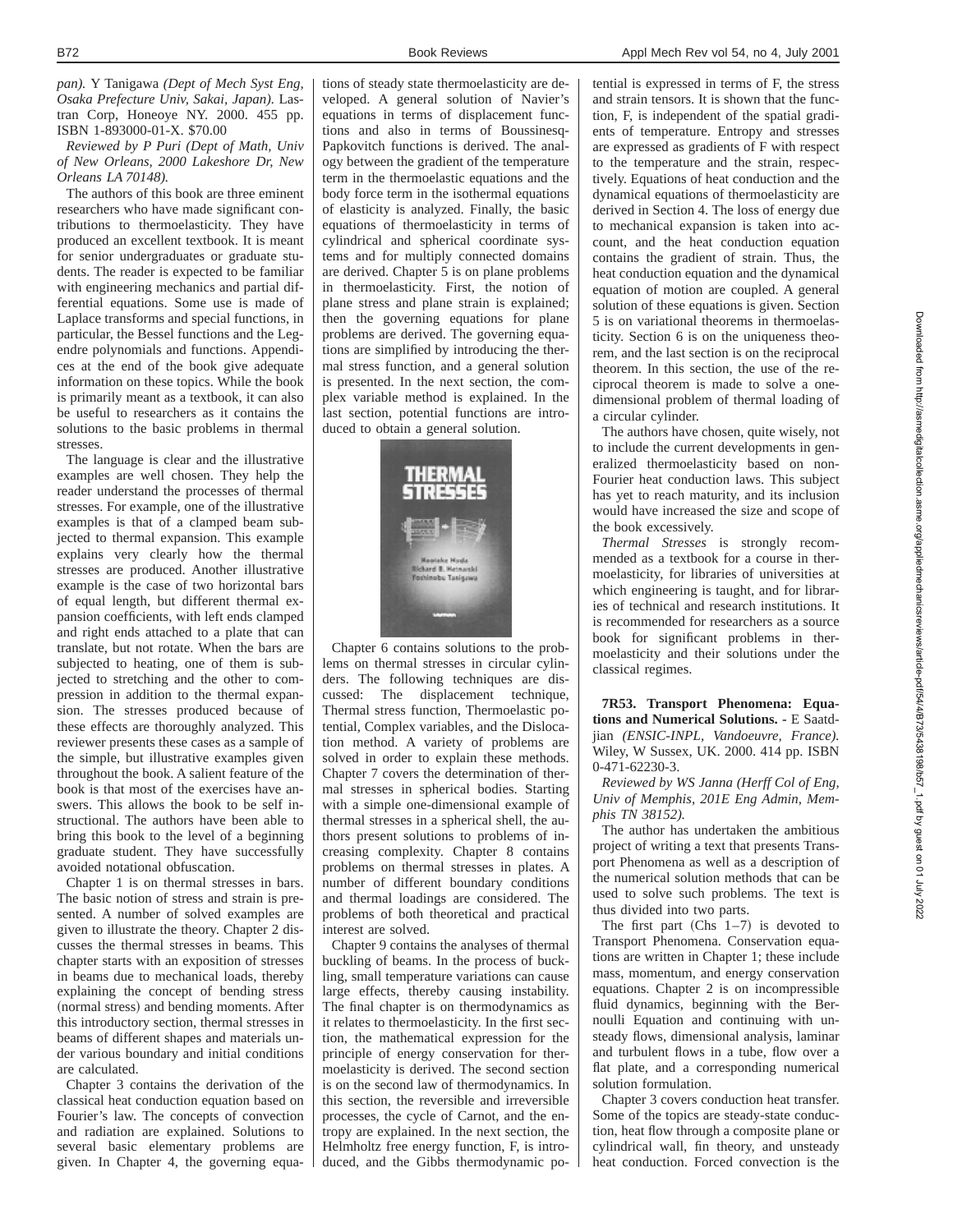subject of Chapter 4. Problems considered are laminar flow in a circular tube, flow in an annulus, external flow over a flat plate, and heat exchangers.

Chapter 5 continues with natural convection heat transfer. The areas covered include dimensional analysis for natural convection problems, natural convection in a porous medium, mixed convection, and experimental results obtained for various problems. Chapter 6 is on radiation heat transfer with topics such as black body radiation, view factors, radiation in enclosures, gray bodies, and radiation in absorbing media.

Mass transfer is the subject of Chapter 7. Fick's Law for a binary mixture is presented, along with molecular diffusion in gases and in liquids, steady-state diffusion problems, falling liquid films, and simultaneous heat and mass transfer, among other topics.

The second part of the book begins with Chapter 8 which describes the finite difference method of representing a differential equation. It presents explicit and implicit formulations and discusses how boundary conditions are treated mathematically. This chapter is relatively short, although it contains many other topics, such as solution methods for parabolic equations and for nonlinear equations. Elliptic equations are found in Chapter 9. Iterative solution methods and relaxation methods are described. One problem considered is natural convection in a porous medium. The finite volume method is the subject of Chapter 10. The method is described as are boundary conditions, unsteady regimes, and staggered grids.

The text also contains nine appendices. These are labeled alphabetically in the text as: (A) Equations in Curvilinear Coordinates;  $(B)$  Vector Analysis;  $(C)$  An Introduction to Tensor Analysis; (D) Prediction of Transport Properties; (E) Laplace Transforms;  $(F)$  Solution of Bessel's Equation; ~G! Radiative Transfer in a Cloud of Particles;  $(H)$  Runge Kutta Method; and  $(I)$  Integration Using Gaussian Quadrature. Appendix E could be omitted from the text and would not be missed. Following the appendices is an index which appears to be rather complete.

Each chapter concludes with a Bibliography and (except for Chapter 10) Problems. The Bibliography sections contain titles that provide the reader with information about the topics covered in the chapter, rather than an extensive list of related topics. Some of the chapters conclude with a section titled *Examples and Problems* (rather than just Problems), in which ''proof'' type exercises are presented. The text contains 53 individual examples and problems.

The text is readable, although it contains an occasional Anglicanism (eg, aeroplane). The text is rather abrupt and in many places does not contain great detail especially in

equation derivations. This could mean that the author may have written the text for the reader who is already familiar with Transport Phenomena. There are examples in the text that are written using italicized text, which at times may confuse the reader especially when trying to differentiate the dimension for mass from the unit for meter, or when trying to identify the symbol for absolute viscosity versus the symbol used as an SI prefix. The use of SI units is not strictly correct in a few places. In the examples where calculations are made, it would be helpful if the examples showed where the physical properties of the fluids were obtained.



The empty phrases ''one can show that,'' and ''one can easily show'' have no place in any textbook, but both of these appear in Chapter 8. The footnotes, on the other hand, are very interesting. When a particular phenomenon is described and a personage is mentioned, the reader is referred to a footnote that provides information about the individual. These include such commonly recognized names as Daniel Bernoulli, as well as not so well known persons (eg, Niels Abel).

Missing from the text is an allencompassing example that shows the methodology of solving a problem numerically. Such a problem would start with the differential equation and boundary conditions. The finite difference form of the equation and boundary conditions would be formulated. The equations would be solved and the results would be compared to the exact solution. All the information needed to do this is in the text, if it included such an example, the text would give a much better presentation.

Overall, *Transport Phenomena* is very good. It is readable and interesting and contains many problems. It would not be a very good text for a beginner in the area of Transport Phenomena, but for someone already familiar with fluid dynamics, heat transfer and mass transfer, the text is a good one. It would make a very good addition to any reference library. The book can be used successfully in the classroom if supplemented with more problems.

**7R54. Turbulent Combustion. -** N Peters *(Institut fur Technische Mechanik, RWTH, Aachen, Germany).* Cambridge UP, Cambridge, UK. 2000. 304 pp. ISBN 0-521- 66082-3. \$69.95.

*Reviewed by AM Kanury (Dept of Mech Eng, Oregon State Univ, Corvallis OR 97331-6001).*

Written by an author who is well-known in the field, this handsomely produced book is intended for researchers and students of engineering and applied mathematics as an introduction to turbulent combustion. Before examining the details of its content, let us consider the following background setting of the field of turbulence without and with combustion.

Most of the fluid flows are turbulent, be they reacting or non-reacting, and be they in nature or in manmade devices. The fundamental character of turbulence remained elusive over much of the last century. It has been said quite a while ago, ''...there is a problem that is common to many fields, that is very old, and that has not been solved...in spite of its importance to (its) sister sciences. It is the analysis of ...*turbulent fluids...* we ought to solve some day,..." [The *Feynman Lectures on Physics*, Vol 1, p. 3.9, Addison-Wesley,  $(1963)$ ].

Even in flows which are simpler due to absence of chemical reactions, once fluctuations in the flow are found to give rise to the Reynolds stresses, the resultant *closure problem* occupied much of the researchers' attention through the decades. Progress was tenuous in topics such as eddy diffusivity analyses, mixing length hypotheses, statistics of turbulence intensity, coherent structures and strange attractors. Prediction schemes proliferated, often with multiple *fitting* constants which bore little or no physical meaning. Only over the very recent years did the advances in speed and capacity of computation make possible substantial progress. Predominant carriers of energy in the flow are sought to be identified through techniques using probability distribution functions, orthogonal decompositions, direct numerical simulations and large eddy simulations.

In the field of turbulent reactive flows, ie, in combustion science, one of the sisters, the story is much the same. Damköhler's classical 1940 measurements of the dependency of turbulent flame speed on the flow Reynolds number got hashed and rehashed for decades. So also has been his explanation that turbulence enhances mixing/ transport at low Reynolds numbers and increases the flame surface area at the high. Again, an intense research activity into the nature of turbulent flames has been inspired only in the last two decades by the advent of laser-based non-intrusive flame diagnostics coupled with high-speed computation for modeling and data processing. Roughly only in the last two decades too, the asymptotic theory of flames has been devel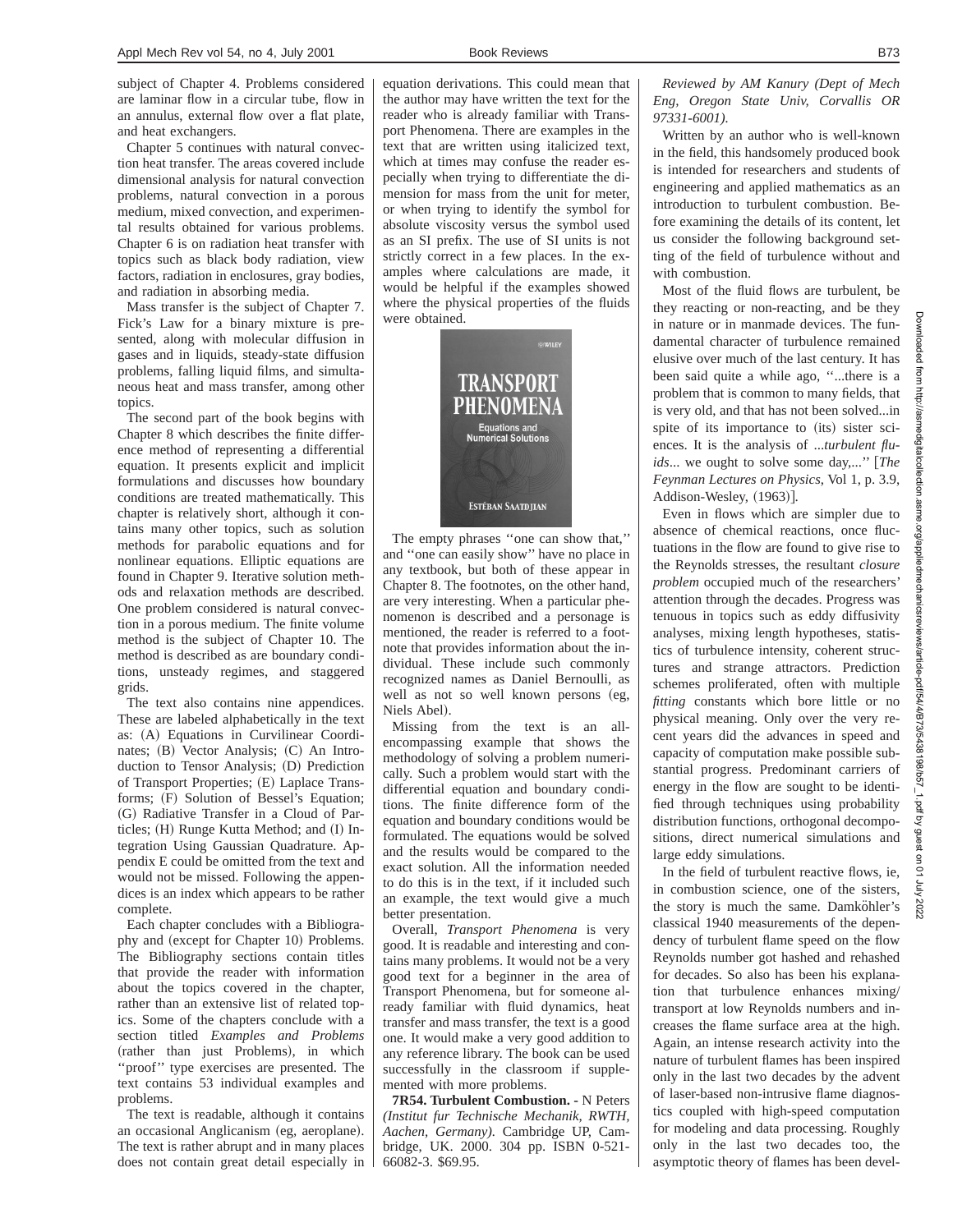oped to answer certain previously unanswered important questions.

In the book presently being reviewed, Peters sets down the resultant progress in an elegant, methodical, and unified framework. The writing style is uniformly excellent. The title *Turbulent Combustion*, however, does not quite correctly convey the fact that almost all of this book deals only with gas flames. ("Turbulent Flames" or ''Turbulent Combustion of Gases'' would probably have been better.)

The book is composed of four chapters. Chapter 1 is 65 pages long and is an excellent overview of modeling approaches for turbulent flows and of asymptotic flame theory. Chapters 2, 3, and 4 are 103, 66, and 24 pages long, respectively. They deal with the three distinct cases of flames in premixed, nonpremixed, and partiallypremixed fuel $+\alpha x$  identified solutions. At the end is given a valuable two-page Epilogue recapitulating the restrictions under which one can combine the methodologically disparate turbulence theory on one hand and the asymptotic flame theory on the other. The exhaustive Bibliography (with over 500 entries) is a strong feature in that each entry is complete with the title of the paper. This is something pleasing to this reviewer and something unusual in a world where, sadly, it is not uncommon for an author to cite a reference without ever having read it. Finally, the volume ends with an extensive author index and a short subject index.

Given in Chapter 1 is a brief review of statistical description of turbulent flows. Application of the fluctuations in the flow quantities is demonstrated to lead through the Navier-Stokes equations to the notion of the Reynolds stress tensor. Concepts useful in modeling to estimate the stresses are brought to the fore. These include: turbulent kinetic energy, viscous dissipation, the Taylor length and the Kolmogorov scales of length and time. A discussion of the energy and species conservation equations of the reactive flow forms the basis of identifying the conserved scalar which plays a major role in the models of Chapter 3. The asymptotic flame theory has then been presented briefly in order to define the spatial regions of preheating, fuel consumption, and oxidation across a flame in a fuel+oxidant gas mixture. Also introduced here are the various available combustion models to be encountered in future chapters.

Chapter 2 begins with a nice introduction to the fundamental flame speed of a given combustible gas mixture, flame thickness, and turbulent burning speed. A diagram is presented to show the different conditions required for combustion to occur in a laminar flame, wrinkled flamelets, corrugated flamelets, thin reaction zones, and broken reaction zones. The rest of the chapter deals with several modeling approaches to describe these different sorts of turbulent flames. Of special importance is the prediction of the flame surface area and thereby the turbulent burning speed as dependent on turbulence intensity. In the large scale turbulence regime where corrugated flamelets prevail, the model shows that the product of fundamental flame speed and gradient of the conserved scalar turns out to be independent of the molecular properties so that it can be calculated in terms of the viscous dissipation and turbulent kinetic energy. In the small scale turbulence regime where a thin reaction zone prevails, on the other hand, the model shows that the product of diffusivity and square of the gradient of the conserved scalar ought to be independent of the molecular properties so that it too can be calculated in terms only of the dissipation and kinetic energy. Both of these results, quite consistent with the explanations of Gerhard Damköhler, are compared with newer measurements. The chapter ends with numerical calculations of one- and multidimensional flames.



Chapter 3 is on turbulent flames arising when the fuel and oxidant gases are admitted into the combustor separately, ie, diffusion flames. In these flames, whose characteristics are independent of the very fast chemistry, all scalars such as temperature, species concentrations, and density are uniquely related to a conserved scalar known as the *mixture fraction*. This is illustrated for the: classical problem of Burke and Schumann; candle flame; counterflow diffusion flame; and one-dimensional unsteady laminar mixing layer. Here, too, a map is presented to show the different conditions (pertaining to the mixture fraction distribution, its root mean square fluctuation and the scalar dissipation rate) which would result in flames that are either contiguous reaction zones or separated flamelets. The mixture fraction distribution is obtained in a model for a turbulent jet diffusion flame. (A one-page-long discussion of the length of a buoyant turbulent gas jet diffusion flame seems to serve a purpose none other than simply interrupting the important exposition on the mixture fraction distribution.) Experimental measurements of composition and temperature as functions of the mixture fraction are presented. The chapter is concluded with modeling of laminar and turbulent flamelets, predictions of reactive scalar fields for pollutant formation, and quick surveys of modeling gas turbine combustion, burners and diesel engines.

Chapter 4, the shortest and most qualitative one in this book, is on turbulent combustion of partially premixed gases. Here alone, and quite passingly, liquid fuel vaporization and combustion is mentioned. When a liquid fuel is injected into a combustion chamber and vaporized, the fuel+oxidant mixture in the vicinity of the injector port is neither premixed nor nonpremixed but is highly nonuniform in composition. Another situation in which the mixture is partially premixed arises in the  $lift-off$  (and stabilization at the lift-off height) of turbulent jet diffusion flames. Combustion in these mixtures of nonuniform composition poses special practical, modeling and computational challenges. This chapter is, in the main, made up of the topics of: *triple flames* in ignition and stabilization of lifted turbulent jet diffusion flames; scaling and numerical simulation of lift-off heights; and modeling turbulent flame propagation in mixtures of nonhomogeneous mixtures. The coverage on these topics seems to be done in strokes of a rather broader brush, briefer, and mathematically less detailed than that on other topics in the earlier chapters.

The unavailability of a nomenclature makes reading of this book a bit difficult. Topical indexing is less than adequate. This book probably will have only a limited use as an advanced graduate textbook, for it does not appear quite helpful for someone seeking freshly to be introduced to the science of gas flames. The scope and level of its contents make it an excellent repository of important developments in a difficult topical area. Every library must have a copy of it. People who are deeply involved in studying turbulent combustion of gases, and those who already know the material fairly well will enjoy and benefit from it. Being the result of a marriage of turbulence to combustion, it is bound to become an exciting addition to an applied mathematician's bookshelf. Having said all the good things and some minor not-so-good things about it, this reviewer believes that *Turbulent Combustion* will probably be counted among the most significant steps of progress in turbulence—progress for which Feynman so fondly longed. It will serve as a thorough, ready, and reliable reference for all combustion experts and modelers.

**7N55. Cool Thermodynamics. -** JM Gordon *(Dept of Energy and Env Phys, Ben-Gurion Univ of the Negev, Boqer Campus, Israel)* and Kim Choon Ng *(Dept of Mech and Prod Eng. Natl Univ, Singapore).* Cambridge Int Sci Publ, Cambridge, UK. 2000, 260 pp. ISBN 1-898326-908.

This book is geared toward those interested in the engineering and physics of air-conditioning and refrigeration devices (chillers). Analytic thermodynamic models are developed for a wide variety of cooling systems and a broad range of operating conditions. The focus is on mechanical (electrically-driven) chillers, primarily recipro-<br>cating and centrifugal machines. There is also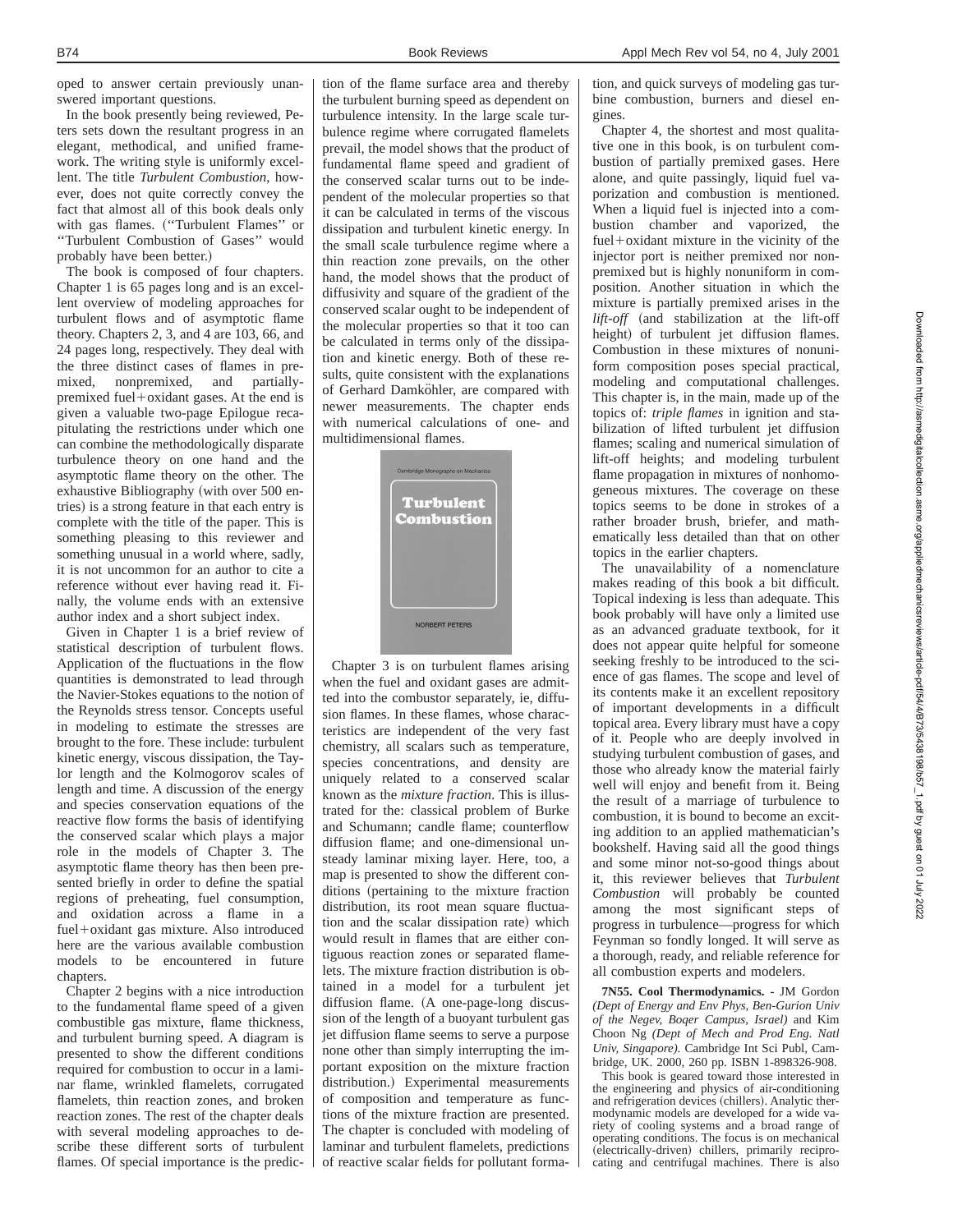substantial material on heat-driven absorption chillers, heat pumps, heat transformers and other common chiller types, such as thermoelectric, thermoacoustic, and vortex-tube units. There are 14 chapters.

**7N56. Introduction to Turbulent Combustion. -** von Karman Inst Fluid Dyn, Belgium. 1999.

The aim of these lecture notes is to present a state-of-the-art review of the on-going activities in this domain and indicate the current research directions. Introductory notes on the fundamentals of combustion, and in particular, of turbulent combustion are followed by up-to-date reviews on the numerical modeling and experimental results in single and two-phase flows and an appraisal of the future challenges and perspectives in this domain.

**Extended Surface Heat Transfer. -** AD Kraus *(Dept of Mech Eng, Univ of Akron, Akron OH),* A Aziz *(Dept of Mech Eng, Gonzaga Univ, Spokane WA),* J Welty *(Dept of Mech Eng. Oregon State Univ, Corvallis OR).* Wiley, New York. 2001. 1105 pp. ISBN 0-471-39550-1. \$175.00. (Under review)

### **VII. EARTH SCIENCES**

**7R57. Dynamic Analysis and Earthquake Resistant Design, Volume 2: Methods of Dynamic Analysis. -** Japanese Soc of Civil Eng. Balkema Publ, Rotterdam, Netherlands, 2000. 304 pp. ISBN 90-5410- 292-6. \$75.00.

*Reviewed by CS Manohar (Dept of Civil Eng, Indian Inst of Sci, Bangalore, 560 012, India).*

This book is the English translation of the second volume of a four-volume series published originally in Japanese in 1989. The stated intention of this series is to provide the basic knowledge necessary to understand earthquake engineering in general and to analyze the dynamic response of civil structures such as foundations, dams, industrial facilities, bridges, in-ground structures, and port and harbor structures. The contents of the series are purported to be based on well-tested engineering facts and hence the emphasis is on clear exposition of *known procedures*. A specific objective of the series is to help readers understand the philosophy of earthquake-resistant design adopted by Japanese civil engineers. The focus of the volume under review is on outlining the various methods for dynamic response calculations of buildings, ground, and the foundation. The book is authored by a group of 19 researchers from various Japanese universities and research laboratories. There are 357 references with about 150 of these being in Japanese language.

The volume has two parts of almost equal length: the first part addresses methods of dynamic analysis and the second part deals with dynamic analysis of the ground and the foundation.

The first part has four chapters. A discussion on transfer matrix method, FEM, BEM, finite difference method for earthquake response analysis of structures and the ground is given in Chapter 1. Normal mode expansions and direct integration methods are explained elegantly in Chapter 2. Issues on random response analysis and inelastic response spectra are also discussed, but rather too briefly. Chapter 3 mainly focuses on the equivalent linearization method to treat nonlinear problems. A brief foray into Eulerian and Lagrangian descriptions is also made. Questions on dynamic analysis of soil-structure interactions are discussed in Chapter 4. The use of FEM, BEM, and substructuring schemes is clearly brought out.



The second part of the book also has four chapters and it begins with a discussion on input ground motions. This covers special topics such as underground earthquake motion distribution and on spatial variability of ground motion. Linear and nonlinear analyses of response of multi-layered ground to base motions are discussed in the next Chapter. This chapter also discusses earthquake motion analysis of irregular grounds and man made structures such as dams. Problems of rupture of ground due to earthquakes, together with discussion on liquefaction and slope stability, are covered in the following chapter. The concluding chapter discusses interaction between ground and foundations and also issues related to design guidelines on dynamic interactions.

The book has excellent intentions and offers commendable coverage of wideranging issues in earthquake response analysis of structures and the ground. Of particular merit is the discussion on response of ground and analysis of ground failures. The readers who would benefit the most are those who seek first cut information on the basic issues in seismic response analysis and are willing to approach more specialized literature for further details. For instance, the book does not aim to illustrate the response analysis procedures although the procedures themselves are described in some detail. The book is by and large well produced and contains nuggets of information encapsulated in elegant tables and graphs. It would have been useful if the contents and details of other volumes in the series were provided in Volume II. This is particularly so since parts of Volume II need to be read in conjunction with material given in Volume I. Given that the Japanese

version of this book appeared in 1989, the reviewer wishes that the English translation could have appeared a bit early. The translation work seems to have introduced a few non-standard terminologies: for instance, a non-Gaussian random process is termed "abnormal". This reviewer would have personally preferred the use of SI units instead of units such as ''gals'' and ''kine''. There are several minor spelling and grammatical mistakes; a few of the graphs do not bear units/legends. These could be easily corrected in a future edition of the book.

On the whole, this reviewer considers *Dynamic Analysis and Earthquake Resistant Design, Volume 2: Methods of Dynamic Analysis* to be an excellent contribution to the literature on earthquake engineering. The book qualifies to be a reference book that certainly would be a valuable addition to libraries of universities and research laboratories pursuing earthquake engineering research.

**7N58. Geotechnics of High Water Content Materials.** (STP 1374). **-** TB Edil and PJ Fox. ASTM, W Conshohocken PA. 2000. 406 pp. ISBN 0-8031-2855-X. \$68.00.

Written by worldwide leaders in their field, this book examines a broad range of topics covering geotechnical engineering developments in high water content materials. Emphasis is given to construction on marginal lands and disposal of high water content waste materials.

Various types of high water content materials are explored, including peats and organic soils, soft silts and clays, bentonite slurries, paper sludges, wastewater sludges, dredgings, lime wastes, and mine tailings. Papers also explore geotechnical problems, including handling and disposal, dewatering, stabilization, hydraulic performance, settlement, stability, in situ testing, and construction.

This book contains 26 peer-reviewed chapters in four sections which cover fundamentals, theory, and modeling; laboratory investigations; field performance; and case histories.

wnloaded

mom

퓽

### **IX. BIOENGINEERING**

**7N59. Acoustical Imaging, Volume 25. -** Edited by PNT Wells and M Halliwell *(Dept of Med Phys and Bioeng, Bristol General Hospital, UK).* Kluwer Acad Publ, Dordrecht, Netherlands. 2000. 580 pp. ISBN 0-306-46516-7. \$175.00.

This proceedings, from the 25th International Symposium of Acoustical Imaging, contains articles on the following topics: mathematics and physics of acoustical imaging, transducers and arrays, nondestructive evaluation, geophysical and underwater ultrasonics, microscopy and microscanning, scattering by blood and tissue, medical and biological image formation, tissue characterization, tissue and motion and blood flow, elasticity imaging, hard tissues, and novel and emerging methods.

Contents includes keynote papers on mathematics and physics of acoustical imaging; transducers and arrays; nondestructive evaluation; geophysical and underwater ultrasonics; microscopy and microscanning; scattering by blood and tissue; medical and biological image formation; tissue characterization; tissue motion and blood flow; elasticity imaging; hard tissues; and novel and emerging methods. An author index and subject index are provided.